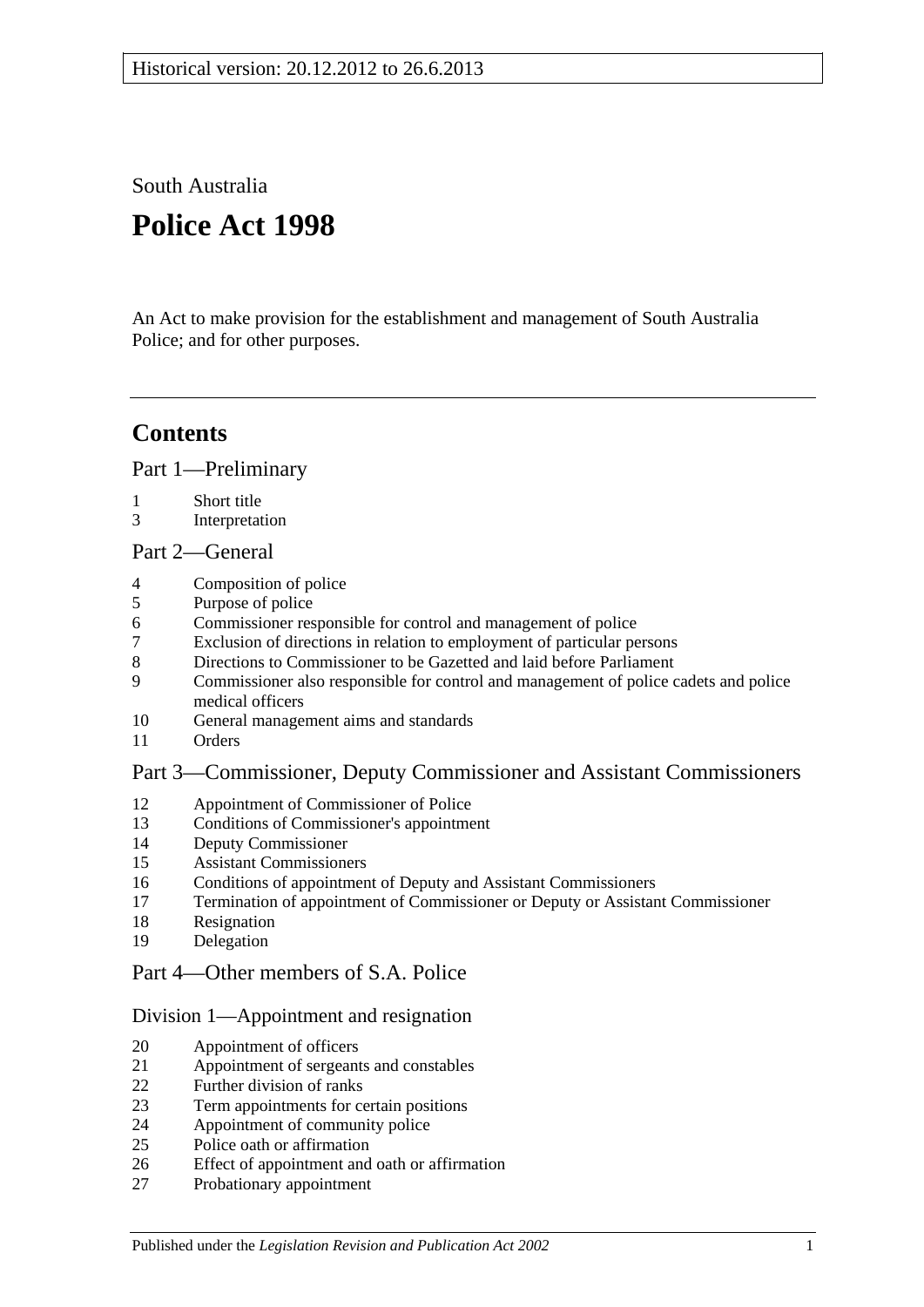- [Performance standards for officers](#page-11-0)
- Resignation [and relinquishment of official duties](#page-11-1)

#### [Division 2—Special provisions relating to community police](#page-11-2)

- [Powers, responsibilities and immunities of community police](#page-11-3)
- [Suspension or termination of appointment of community police](#page-11-4)
- [Conditions of appointment of community police](#page-12-0)

#### [Part 5—Police cadets and police medical officers](#page-12-1)

- [Police cadets](#page-12-2)
- [Suspension or termination of appointment of police cadets](#page-12-3)
- [Resignation and relinquishment of official duties](#page-12-4)
- [Police medical officers](#page-12-5)

#### Part [6—Misconduct and discipline of police and police cadets](#page-12-6)

- [Code of conduct](#page-12-7)
- [Report and investigation of breach of Code](#page-13-0)
- [Charge for breach of Code](#page-13-1)
- [Orders for punishment following offence or charge of breach of Code](#page-13-2)
- [Suspension where charge of offence or breach of Code](#page-14-0)
- [Minor misconduct](#page-15-0)
- [Right to apply for review of informal inquiry etc](#page-16-0)
- [Monitoring of informal inquiries etc](#page-17-0)

#### [Part 7—Termination and transfer of police](#page-17-1)

- [Physical or mental disability or illness](#page-17-2)
- [Unsatisfactory performance](#page-17-3)
- [Power to transfer](#page-18-0)

#### [Part 8—Review of certain termination, transfer and promotion decisions](#page-18-1)

#### [Division 1—Termination reviews](#page-18-2)

- [Right of review](#page-18-3)
- [Determination of application](#page-19-0)
- [Reasons for decision](#page-19-1)
- [Appeal from decision of Tribunal](#page-19-2)

#### [Division 2—Transfer reviews](#page-19-3)

[Review of certain transfers](#page-19-4)

#### [Division 3—Promotion reviews](#page-20-0)

- [Interpretation and application](#page-20-1)
- [Processes for appointment or nomination for prescribed promotional positions](#page-20-2)
- [Right of review](#page-20-3)
- [Grounds for application for review](#page-20-4)
- [Determination of application](#page-21-0)
- [Determination of question of eligibility for appointment](#page-21-1)
- [Part 9—Special constables](#page-21-2)
- [Appointment of special constables](#page-21-3)
- [Oath or affirmation by special constables](#page-21-4)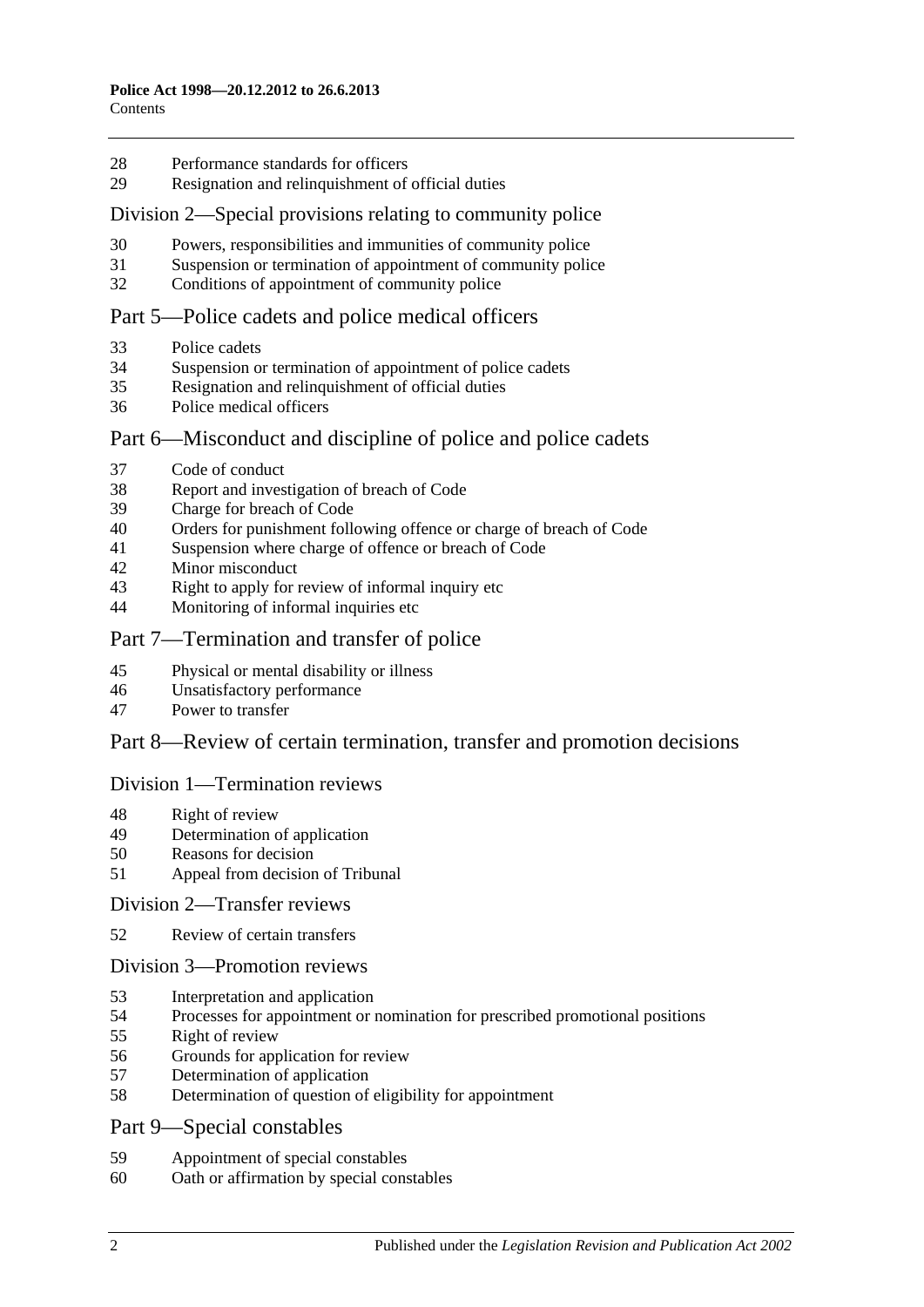- 61 [Duties and powers of special constables](#page-21-5)
- 62 [Suspension or termination of appointment of special constables](#page-22-0)
- 63 [Allowances and equipment for special constables](#page-22-1)

#### [Part 10—Miscellaneous](#page-22-2)

- 64 [Appointment and promotion procedures](#page-22-3)
- 65 [Protection from liability for members of S.A. Police](#page-22-4)
- 66 [Members subject to duty in or outside State](#page-22-5)
- 67 [Divestment or suspension of powers](#page-23-0)
- 68 [Duty to deliver up equipment etc](#page-23-1)
- 69 [False statements in applications for appointment](#page-23-2)
- 70 [Suspension or revocation of suspension under Act or regulations](#page-23-3)
- 71 [Evidence of appointment](#page-24-0)
- 72 [Execution of process](#page-24-1)
- 73 [Allowances](#page-24-2)
- 74 [Impersonating police and unlawful possession of police property](#page-25-0)
- 74A [Special provisions relating to criminal intelligence](#page-25-1)
- 75 [Annual reports by Commissioner](#page-26-0)
- 76 [Regulations](#page-26-1)

## [Schedule 1—Police Review Tribunal](#page-27-0)

- 1 [Constitution of Tribunal](#page-27-1)<br>2 Secretary to Tribunal
- [Secretary to Tribunal](#page-27-2)
- 3 [Proceedings before Tribunal](#page-27-3)
- 4 [Powers of Tribunal](#page-28-0)
- 5 [Practice and procedure](#page-28-1)

## [Schedule 2—Transitional provisions](#page-28-2)

2 [Transitional provisions](#page-28-3)

[Legislative history](#page-30-0)

## <span id="page-2-0"></span>**The Parliament of South Australia enacts as follows:**

## **Part 1—Preliminary**

#### <span id="page-2-1"></span>**1—Short title**

This Act may be cited as the *Police Act 1998*.

## <span id="page-2-2"></span>**3—Interpretation**

In this Act—

*Assistant Commissioner* means an Assistant Commissioner of Police appointed under Part 3:

*Code* means the Code of Conduct established by regulation under [Part 6;](#page-12-6)

*Commissioner* means the Commissioner of Police appointed under [Part 3;](#page-5-1)

*community constable* means a person appointed under [Part 4](#page-9-0) to be a community constable, and *community police* means community constables as a group;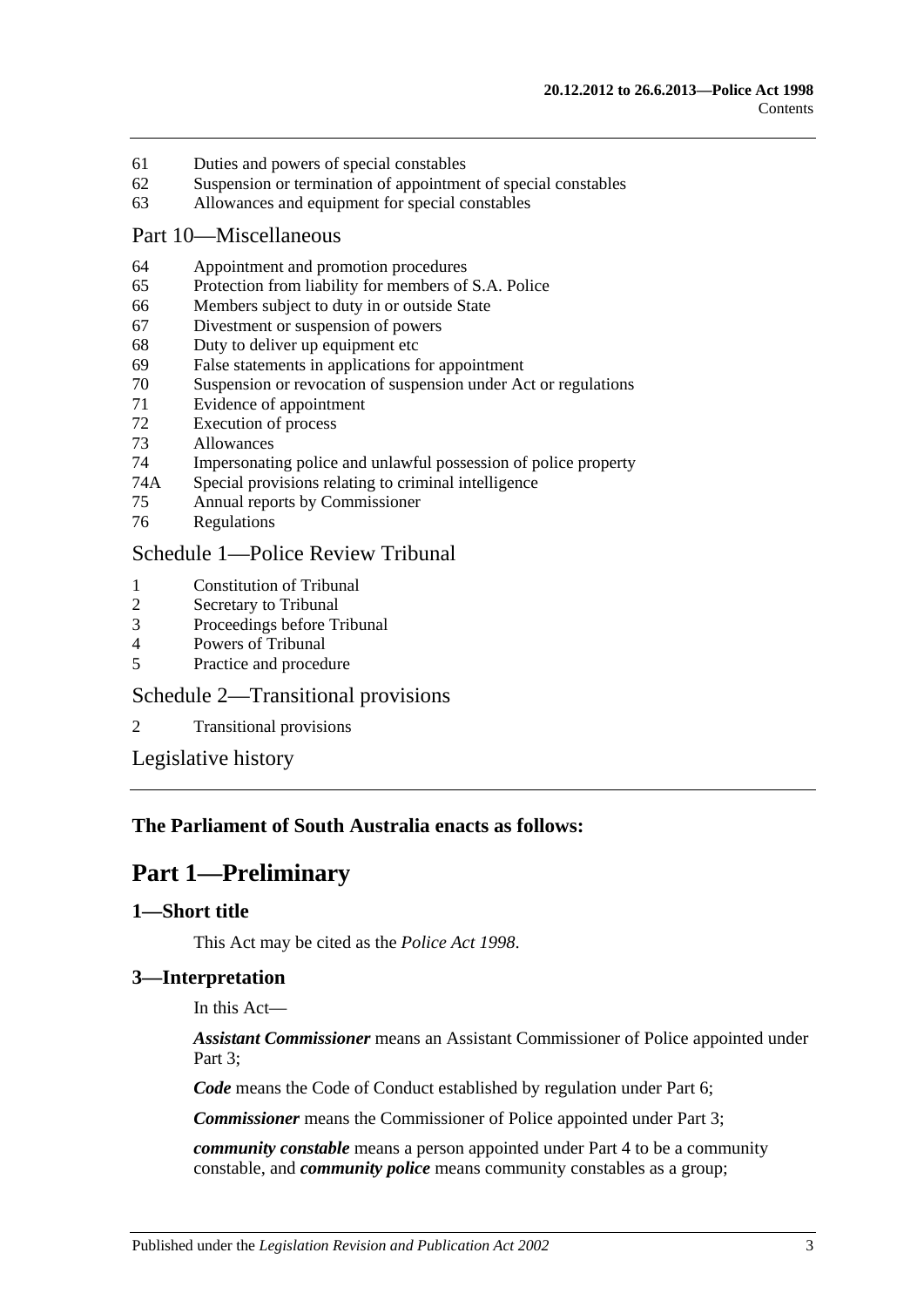*Deputy Commissioner* means the Deputy Commissioner of Police appointed under Part 3:

*member of S.A. Police* means the Commissioner, the Deputy Commissioner or an Assistant Commissioner or any person appointed under [Part 4,](#page-9-0) but does not include a police cadet, police medical officer or special constable;

*merit*, in relation to selection processes for filling positions, means—

- (a) the extent to which each of the applicants has a record of good conduct and integrity; and
- (b) the extent to which each of the applicants has abilities, aptitude, skills, qualifications, knowledge, experience (including community experience), potential for development and personal qualities relevant to the carrying out of the duties in question; and
- (c) the manner in which each of the applicants carried out any previous employment or occupational duties or functions;

*minor misconduct* means conduct of a kind agreed or determined to constitute minor misconduct and set out in a notice tabled before both Houses of Parliament under section 3 of the *[Police \(Complaints and Disciplinary Proceedings\) Act](http://www.legislation.sa.gov.au/index.aspx?action=legref&type=act&legtitle=Police%20(Complaints%20and%20Disciplinary%20Proceedings)%20Act%201985) 1985*;

*officer* means a member of S.A. Police of or above the rank of inspector;

*police cadet* means a person appointed under [Part 5](#page-12-1) to be a police cadet;

*Police Disciplinary Tribunal* means the Police Disciplinary Tribunal established under the *[Police \(Complaints and Disciplinary Proceedings\) Act](http://www.legislation.sa.gov.au/index.aspx?action=legref&type=act&legtitle=Police%20(Complaints%20and%20Disciplinary%20Proceedings)%20Act%201985) 1985*;

*Police Ombudsman* means the Police Ombudsman established under the *[Police](http://www.legislation.sa.gov.au/index.aspx?action=legref&type=act&legtitle=Police%20(Complaints%20and%20Disciplinary%20Proceedings)%20Act%201985)  [\(Complaints and Disciplinary Proceedings\) Act](http://www.legislation.sa.gov.au/index.aspx?action=legref&type=act&legtitle=Police%20(Complaints%20and%20Disciplinary%20Proceedings)%20Act%201985) 1985*;

*Police Review Tribunal* means the Police Review Tribunal established under [Schedule](#page-27-0) 1;

*South Australia Police* or *S.A. Police* see [section](#page-3-1) 4;

*selection processes* means processes by which applications are sought and applicants selected for the purpose of filling a position;

*special constable* means a person appointed under [Part 9](#page-21-2) to be a special constable.

# <span id="page-3-0"></span>**Part 2—General**

## <span id="page-3-1"></span>**4—Composition of police**

*South Australia Police* (in this Act referred to as *S.A. Police*) consists of—

- (a) the Commissioner of Police; and
- (b) the Deputy Commissioner of Police; and
- (c) the Assistant Commissioners of Police; and
- (d) the other officers and members (including community constables) appointed under [Part 4.](#page-9-0)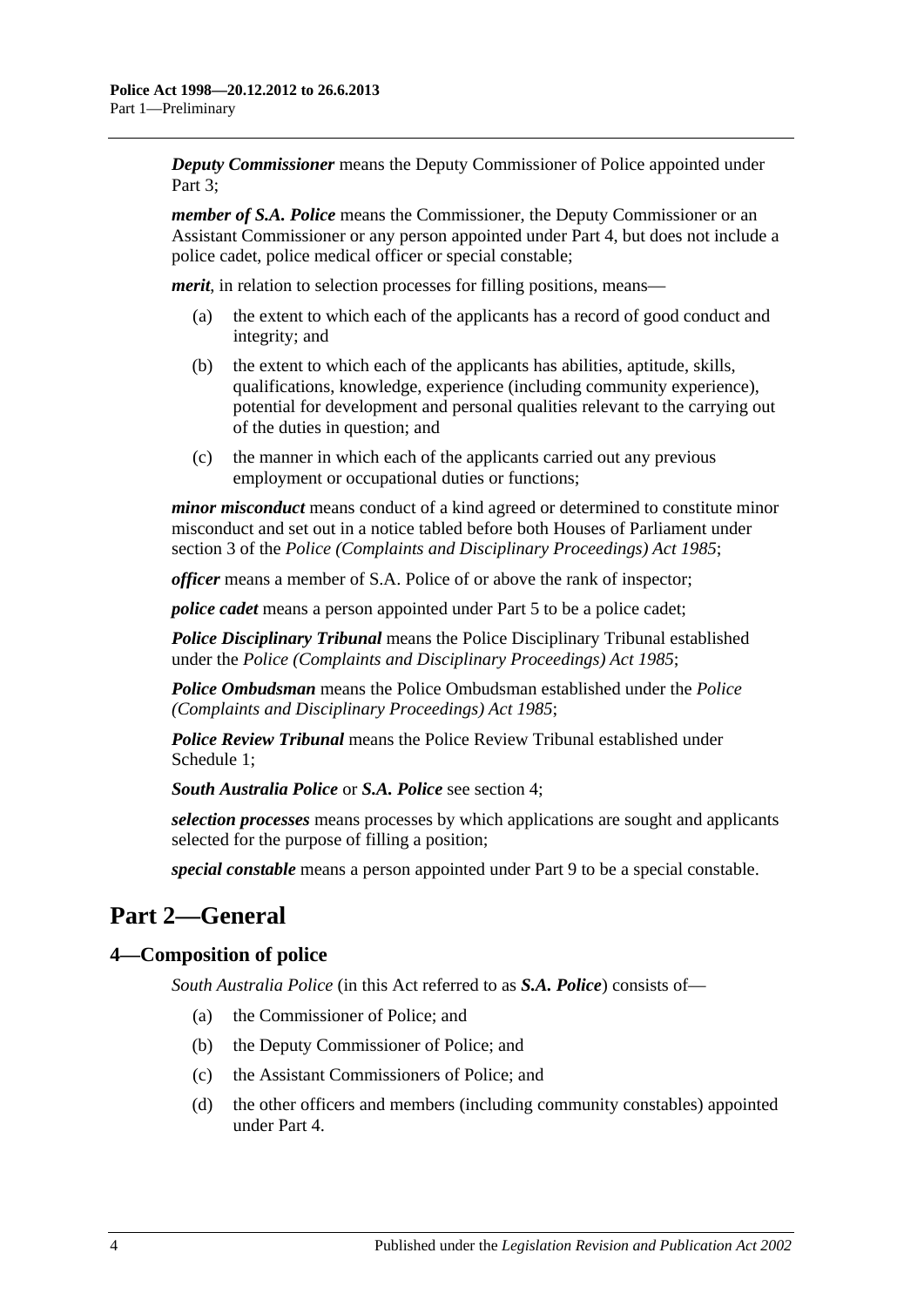#### <span id="page-4-0"></span>**5—Purpose of police**

The purpose of S.A. Police is to reassure and protect the community in relation to crime and disorder by the provision of services to—

- (a) uphold the law; and
- (b) preserve the peace; and
- (c) prevent crime; and
- (d) assist the public in emergency situations; and
- (e) co-ordinate and manage responses to emergencies; and
- (f) regulate road use and prevent vehicle collisions.

#### <span id="page-4-1"></span>**6—Commissioner responsible for control and management of police**

Subject to this Act and any written directions of the Minister, the Commissioner is responsible for the control and management of S.A. Police.

#### <span id="page-4-2"></span>**7—Exclusion of directions in relation to employment of particular persons**

No Ministerial direction may be given to the Commissioner in relation to the appointment, transfer, remuneration, discipline or termination of a particular person.

#### <span id="page-4-3"></span>**8—Directions to Commissioner to be Gazetted and laid before Parliament**

The Minister must cause a copy of any direction given to the Commissioner to be—

- (a) published in the Gazette within eight days of the date of the direction; and
- (b) laid before each House of Parliament within six sitting days of the date of the direction if Parliament is then in session, or, if not, within six sitting days after the commencement of the next session of Parliament.

#### <span id="page-4-4"></span>**9—Commissioner also responsible for control and management of police cadets and police medical officers**

The Commissioner is also responsible for the control and management of the police cadets and police medical officers.

#### <span id="page-4-5"></span>**10—General management aims and standards**

- (1) The Commissioner must ensure that management practices are followed with respect to S.A. Police and the police cadets and police medical officers that are directed towards—
	- (a) effective, responsive and efficient delivery of services; and
	- (b) maintenance of structures, systems and processes that are not excessively formal and can adapt quickly to changing demands; and
	- (c) development, encouragement and full utilisation of the abilities of all personnel through ongoing training and education and appropriate remuneration; and
	- (d) effective, prudent and fully accountable management of resources; and
	- (e) continuous improvement in the delivery of services.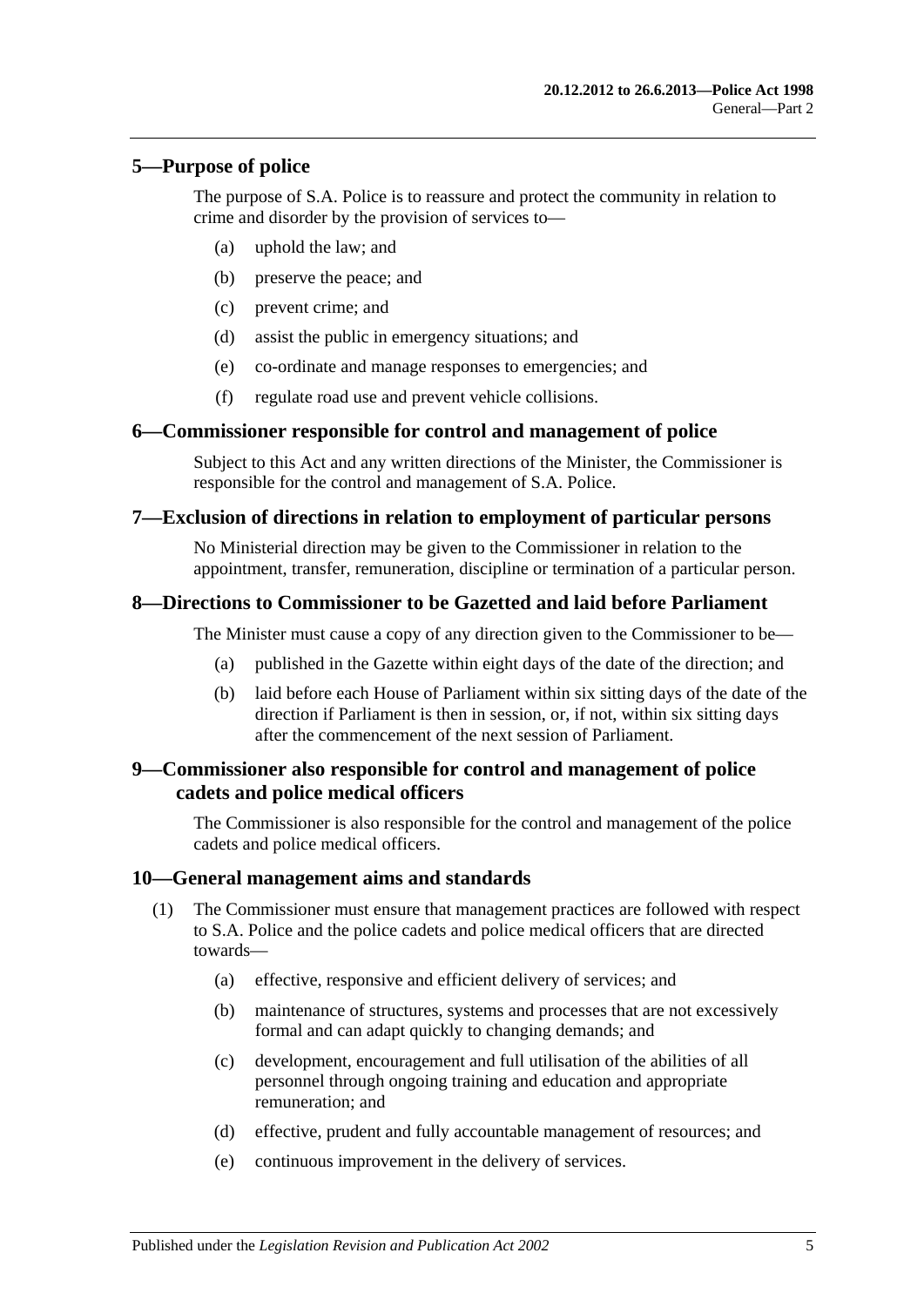- (2) With respect to personnel management, the Commissioner must ensure that practices are followed under which—
	- (a) selection processes for filling positions are based on a proper assessment of merit; and
	- (b) employees are treated fairly and consistently and are not subjected to arbitrary or capricious administrative decisions; and
	- (c) there is no unlawful discrimination against employees or persons seeking to become employees; and
	- (d) the diversity of personnel is used to advantage; and
	- (e) equal opportunities for promotion and advancement are afforded to all employees; and
	- (f) employees are afforded reasonable avenues of redress against improper or unreasonable administrative decisions; and
	- (g) working conditions are kept safe and healthy; and
	- (h) there is no nepotism or patronage.

## <span id="page-5-0"></span>**11—Orders**

- (1) The Commissioner may make or give general or special orders, not inconsistent with this Act, for the control and management of S.A. Police and the police cadets and police medical officers.
- (2) The orders may make provision concerning—
	- (a) the various duties to be performed; and
	- (b) the manner in which and the time and place at which the various duties are to be performed and any other matters relating to their performance; and
	- (c) the requirements or qualifications for appointment or promotion; and
	- (d) other matters that the Commissioner considers relevant to the control and management of S.A. Police and the police cadets and police medical officers.
- (3) The general or special orders of the Commissioner—
	- (a) may be varied or revoked by the Commissioner; and
	- (b) will not be taken to be a form of subordinate legislation to which the *[Subordinate Legislation Act](http://www.legislation.sa.gov.au/index.aspx?action=legref&type=act&legtitle=Subordinate%20Legislation%20Act%201978) 1978* applies.
- (4) The power of the Commissioner to give binding orders or directions is not restricted by the provision for the making of general or special orders or the contents of any general or special orders.

## <span id="page-5-1"></span>**Part 3—Commissioner, Deputy Commissioner and Assistant Commissioners**

#### <span id="page-5-2"></span>**12—Appointment of Commissioner of Police**

The Governor may appoint a person to be the Commissioner of Police.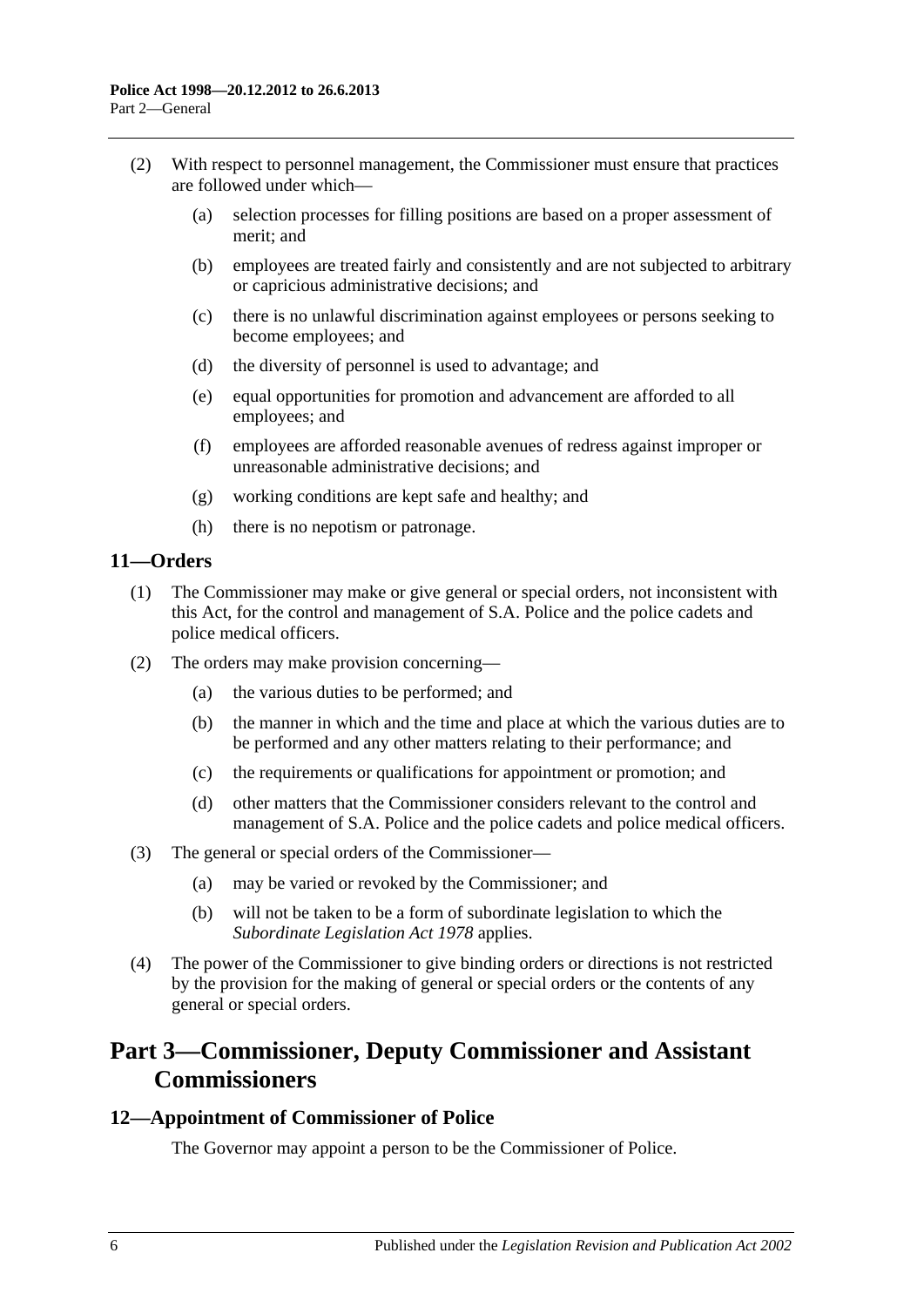#### <span id="page-6-0"></span>**13—Conditions of Commissioner's appointment**

- (1) The conditions of appointment of the Commissioner are to be subject to a contract between the Commissioner and the Premier.
- (2) The contract must specify—
	- (a) that the Commissioner is appointed for a term not exceeding five years specified in the contract and is eligible for reappointment; and
	- (b) that the Commissioner is to meet performance standards as set from time to time by the Minister (which must be consistent with the aims and requirements of this Act); and
	- (c) that the Commissioner is entitled to remuneration and other benefits specified in the contract; and
	- (d) the sums representing the values of the benefits (other than remuneration); and
	- (e) the total remuneration package value under the contract.
- (3) The decision whether to reappoint at the end of a term of appointment must be made and notified to the Commissioner not less than three months before the end of the term.
- (4) The remuneration and other monetary benefits under the contract are a charge on the Consolidated Account of the State which is appropriated to the necessary extent.
- (5) The Minister must, on setting or varying the performance standards to be met by the Commissioner, cause a statement of the standards or variation to be laid before each House of Parliament within six sitting days if Parliament is then in session or, if not, within six sitting days after the commencement of the next session of Parliament.
- (6) The Minister must, on notifying a person of a decision not to reappoint the person as the Commissioner at the end of a term of appointment, cause a statement of the reasons for that decision to be laid before each House of Parliament within six sitting days if Parliament is then in session or, if not, within six sitting days after the commencement of the next session of Parliament.

## <span id="page-6-1"></span>**14—Deputy Commissioner**

- (1) The Governor may appoint a Deputy Commissioner of Police.
- (2) The Deputy Commissioner must exercise and perform such of the powers, authorities, duties and functions of the Commissioner as the Commissioner may direct (either generally or in a special case).
- (3) When the Commissioner is absent from duty because of illness or for any other reason, or during a vacancy in the position of the Commissioner, the Deputy Commissioner may exercise and perform all the powers, authorities, duties, and functions conferred or imposed on the Commissioner by or under this or another Act or any law.

#### <span id="page-6-2"></span>**15—Assistant Commissioners**

(1) The Commissioner may appoint as many Assistant Commissioners of Police as the Commissioner thinks necessary.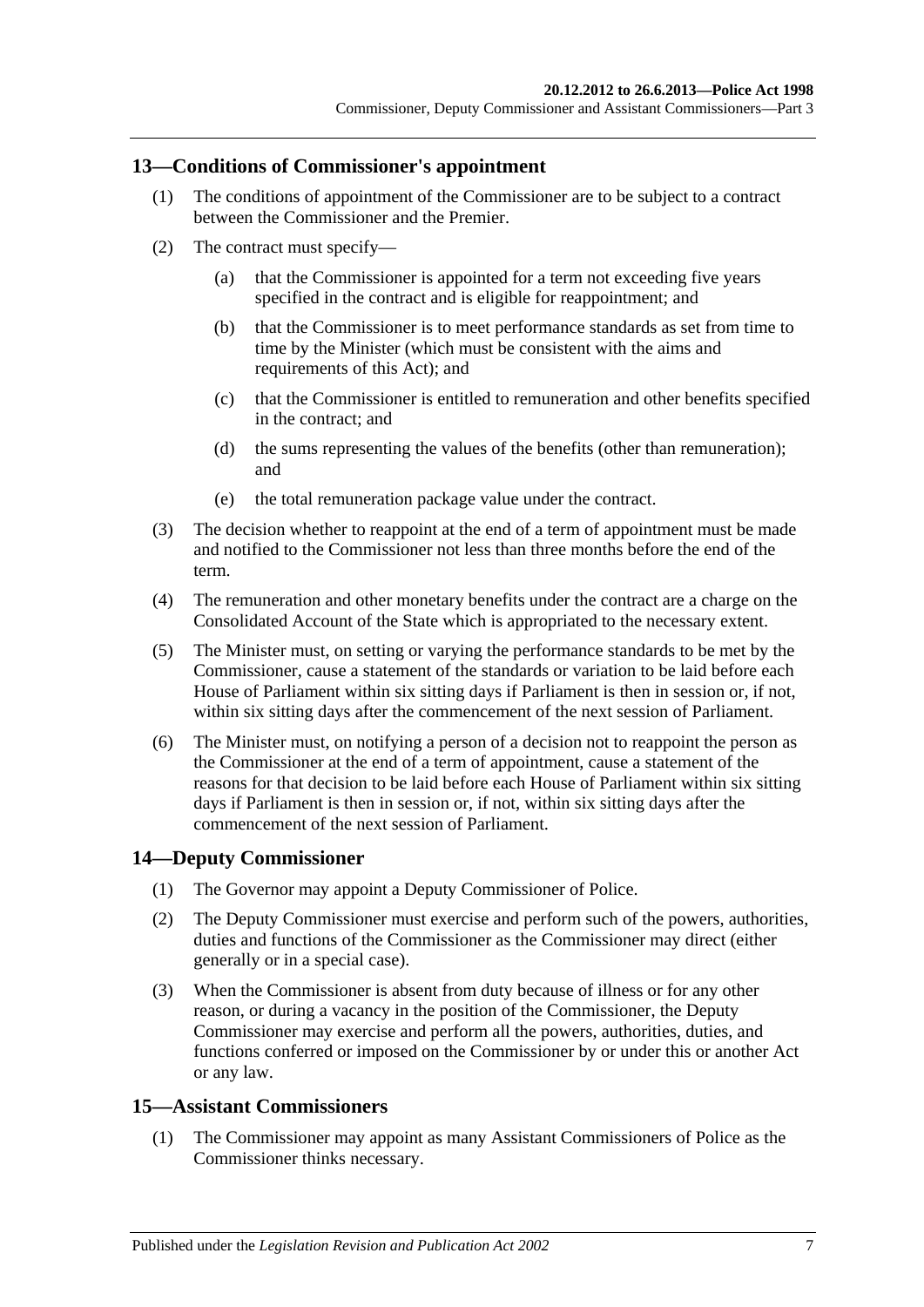Part 3—Commissioner, Deputy Commissioner and Assistant Commissioners

- (2) When the Deputy Commissioner is absent from duty because of illness or for any other reason, or during a vacancy in the position of the Deputy Commissioner—
	- (a) the Assistant Commissioner nominated in writing by the Commissioner; or
	- (b) if that Assistant Commissioner is absent from duty for any reason, the Assistant Commissioner who is the most senior Assistant Commissioner on duty at the time,

may exercise and perform all the powers, authorities, duties and functions conferred or imposed on the Deputy Commissioner.

#### <span id="page-7-0"></span>**16—Conditions of appointment of Deputy and Assistant Commissioners**

- (1) The conditions of appointment of the Deputy Commissioner or an Assistant Commissioner are to be subject to a contract between the Deputy or Assistant Commissioner and the Commissioner.
- (2) The contract must specify—
	- (a) that the Deputy or Assistant Commissioner is appointed for a term not exceeding five years specified in the contract and is eligible for reappointment; and
	- (b) that the Deputy or Assistant Commissioner is to meet performance standards as set from time to time by the Commissioner and published in the Gazette; and
	- (c) that the Deputy or Assistant Commissioner is entitled to remuneration and other benefits specified in the contract; and
	- (d) the sums representing the values of the benefits (other than remuneration); and
	- (e) the total remuneration package value under the contract.
- (3) The decision whether to reappoint at the end of a term of appointment must be made and notified to the Deputy or Assistant Commissioner not less than three months before the end of the term.
- (4) If, immediately before a person was first appointed as an Assistant Commissioner, he or she held an appointment under this Act or the Act repealed by this Act (the person's *former appointment*), the person is, on not being reappointed at the end of a term of appointment, entitled to an appointment at the same rank as the person's former appointment.

## <span id="page-7-1"></span>**17—Termination of appointment of Commissioner or Deputy or Assistant Commissioner**

- (1) The appointment of the Commissioner or Deputy Commissioner may be terminated by the Governor and the appointment of an Assistant Commissioner may be terminated by the Commissioner on the ground that the Commissioner or Deputy or Assistant Commissioner—
	- (a) has been guilty of misconduct; or
	- (b) has been convicted of an offence punishable by imprisonment; or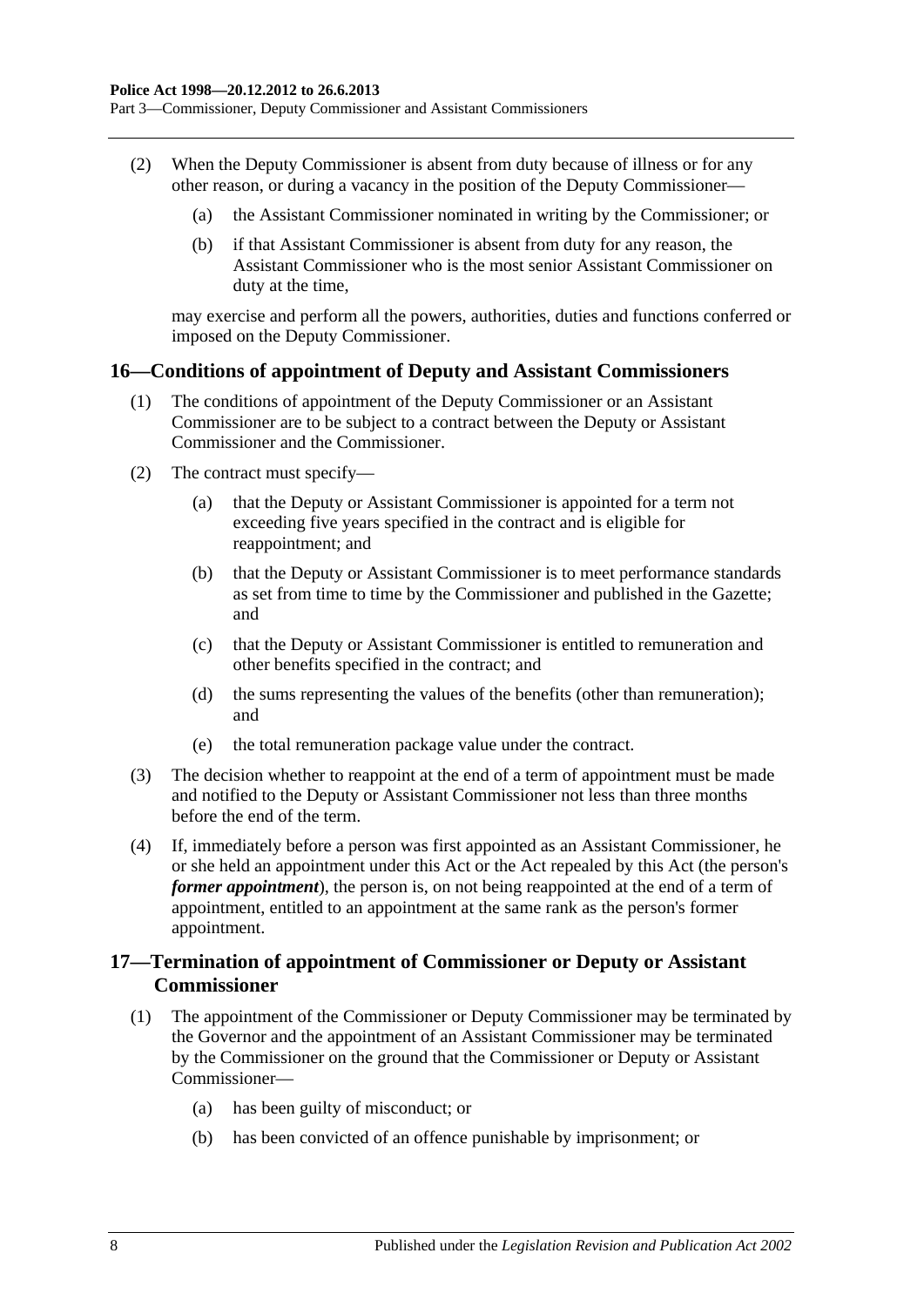- (c) has engaged in any remunerative employment, occupation or business outside official duties without the consent of the Minister in the case of the Commissioner or the Deputy Commissioner, or the consent of the Commissioner in the case of an Assistant Commissioner; or
- (d) has become bankrupt or has applied to take the benefit of a law for the relief of insolvent debtors; or
- (e) has, because of mental or physical incapacity, failed to carry out duties satisfactorily or to the performance standards set under the contract relating to his or her appointment; or
- (f) has, for any other reason, failed to carry out duties in a manner that satisfies the performance standards set under the contract relating to his or her appointment.
- (2) The Minister must, on terminating the appointment of the Commissioner, cause a statement of the reasons for that decision to be laid before each House of Parliament within six sitting days if Parliament is then in session or, if not, within six sitting days after the commencement of the next session of Parliament.

## <span id="page-8-0"></span>**18—Resignation**

- (1) The Commissioner or the Deputy Commissioner may resign by not less than three months notice in writing to the Minister (unless notice of a shorter period is accepted by the Minister).
- (2) An Assistant Commissioner may resign by not less than three months notice in writing to the Commissioner (unless notice of a shorter period is accepted by the Commissioner).

## <span id="page-8-1"></span>**19—Delegation**

- (1) The Commissioner may, by instrument in writing, delegate any of the powers or functions conferred on, or assigned to, the Commissioner by or under this or any other Act—
	- (a) to a particular person; or
	- (b) to the person for the time being occupying a particular position.
- (2) A power or function delegated under this section may, if the instrument of delegation so provides, be subdelegated.
- (3) A delegation or subdelegation under this section—
	- (a) may be absolute or conditional; and
	- (b) does not derogate from the power of the delegator to act personally in any matter; and
	- (c) is revocable at will by the delegator.
- (4) A copy of every instrument of delegation issued by the Commissioner under this section must be retained as part of the records of S.A. Police.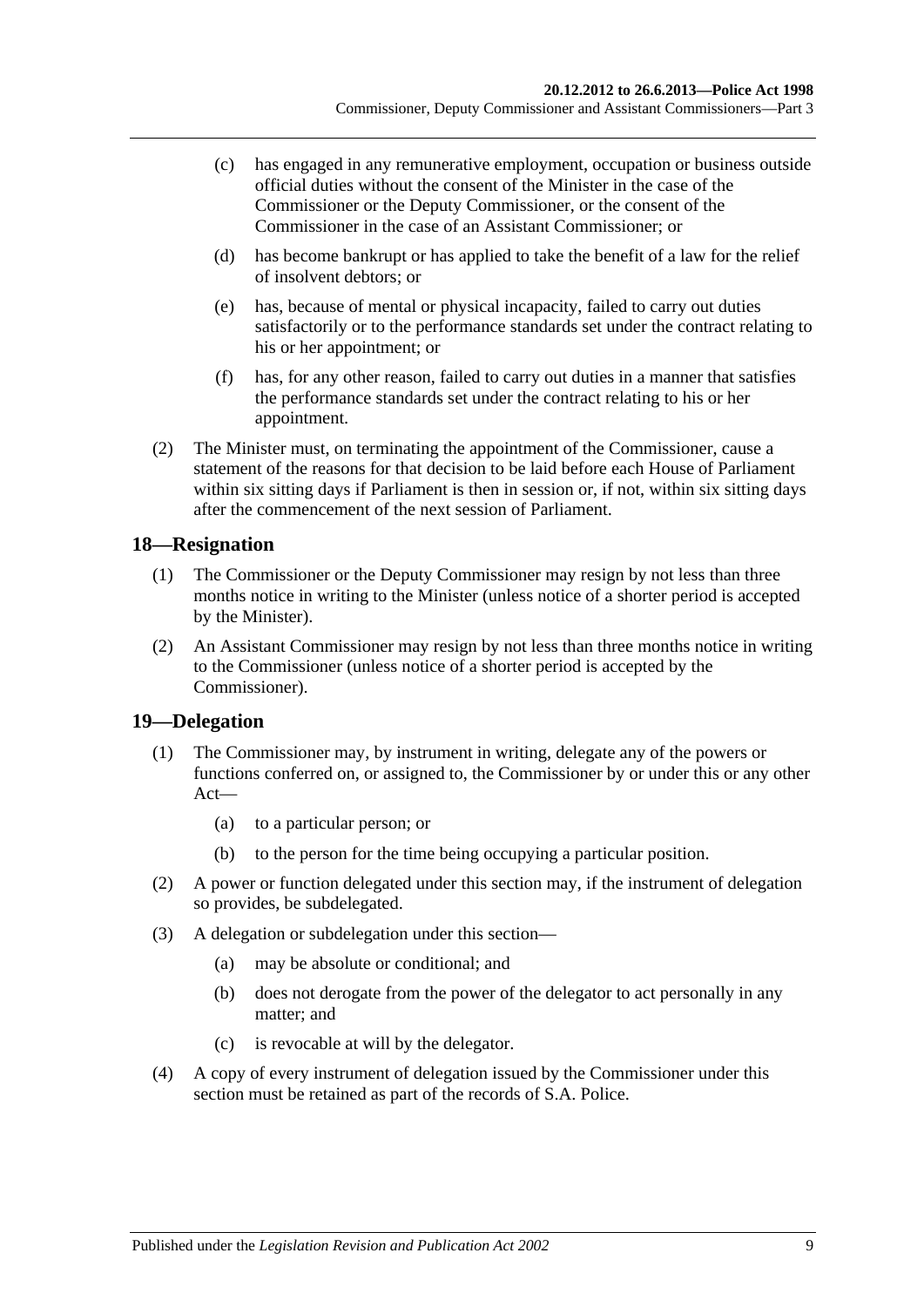# <span id="page-9-0"></span>**Part 4—Other members of S.A. Police**

## <span id="page-9-1"></span>**Division 1—Appointment and resignation**

## <span id="page-9-2"></span>**20—Appointment of officers**

The Commissioner may appoint as many commanders, superintendents, inspectors and other officers of police as the Commissioner thinks necessary.

#### <span id="page-9-3"></span>**21—Appointment of sergeants and constables**

The Commissioner may appoint as many sergeants and constables as the Commissioner thinks necessary.

## <span id="page-9-4"></span>**22—Further division of ranks**

The ranks of officers and other members of S.A. Police may be further divided or consolidated under the regulations.

#### <span id="page-9-5"></span>**23—Term appointments for certain positions**

- (1) An appointment of a person who is not a member of S.A. Police to a position in S.A. Police of or above the rank of senior constable may be made (but is not required to be made)—
	- (a) for a term not exceeding five years specified in the instrument of appointment; and
	- (b) on such conditions as to remuneration or any other matter as the Commissioner considers appropriate.
- (2) A person must not be appointed for a term under this section except—
	- (a) where the person has special expertise that is required but not available within S.A. Police; or
	- (b) in other cases of a special kind prescribed by regulation.
- (3) The term of an appointment under this section may not be extended so that it exceeds five years and a person may not be reappointed under this section so that the terms in aggregate exceed five years.

## <span id="page-9-6"></span>**24—Appointment of community police**

- (1) The Commissioner may appoint as many community constables as the Commissioner thinks necessary.
- (2) A community constable will be appointed for the whole of the State or an area of the State specified in the instrument of appointment.
- (3) The Commissioner may, by written notice to a community constable, vary the area in relation to which the appointment is effective.
- (4) The Commissioner may give a community constable position and its occupant a title that reflects an area limitation or other characteristic of the position, and may vary such a title.
- (5) [Division 2](#page-11-2) of this Part contains other special provisions relating to community police.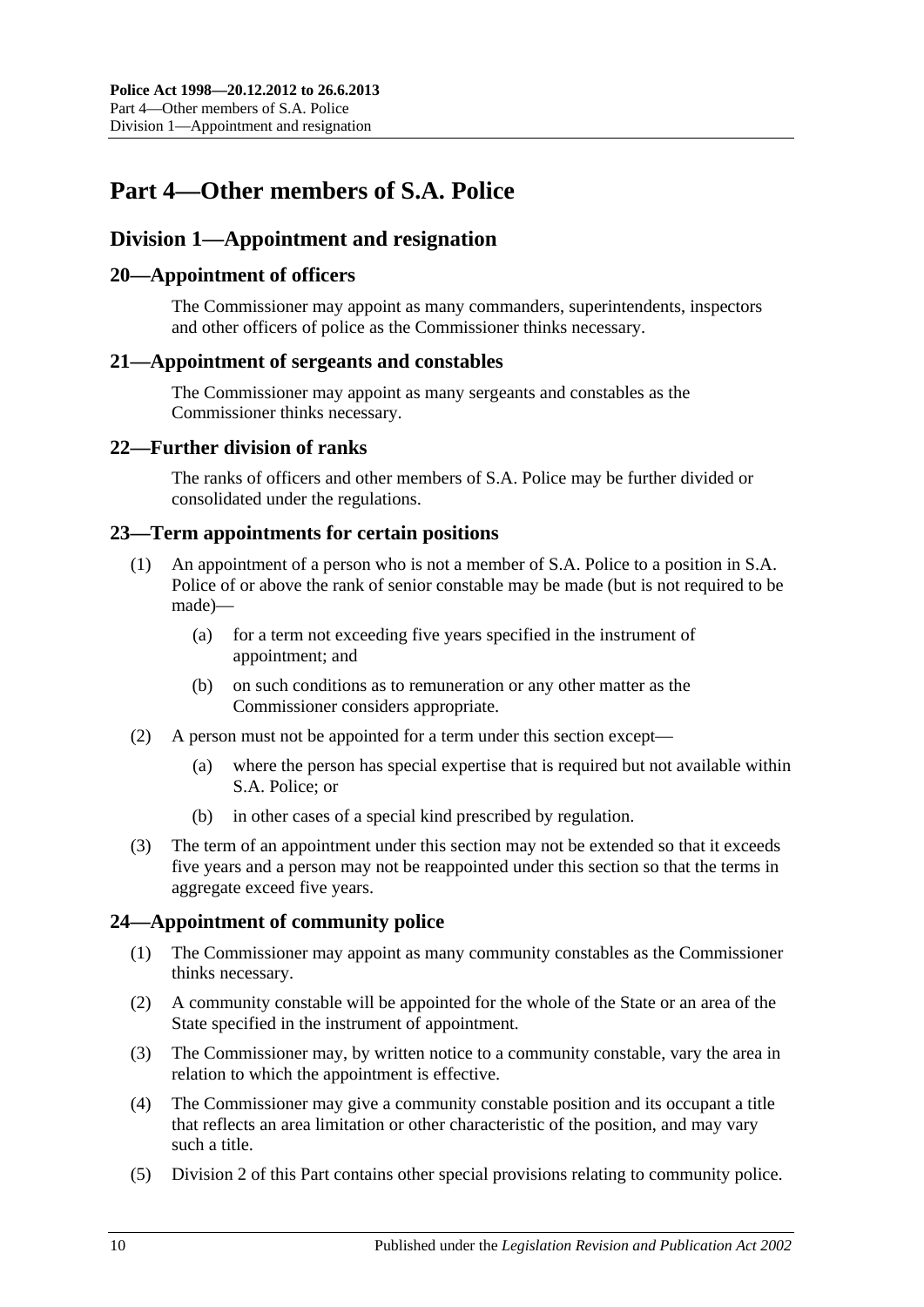## <span id="page-10-0"></span>**25—Police oath or affirmation**

A person's appointment as a member of S.A. Police (including appointment as the Commissioner, the Deputy Commissioner or an Assistant Commissioner) is rendered void if the person does not on appointment make an oath or affirmation in the form prescribed by regulation.

## <span id="page-10-1"></span>**26—Effect of appointment and oath or affirmation**

- (1) A person who is appointed as a member of S.A. Police and makes the prescribed oath or affirmation will be taken to have entered into an agreement to serve in S.A. Police in each position that the person may hold until he or she lawfully ceases to be a member of S.A. Police.
- (2) No such agreement is void for want of consideration.

#### <span id="page-10-3"></span><span id="page-10-2"></span>**27—Probationary appointment**

- (1) Subject to this section, a person's appointment to a position in S.A. Police will be on probation for a period determined by the Commissioner not exceeding—
	- (a) in the case of a person who, immediately before appointment, was not a member of S.A. Police—two years; or
	- (b) in any other case—one year.
- (2) This section does not apply to—
	- (a) appointment as the Commissioner, the Deputy Commissioner or an Assistant Commissioner; or
	- (b) appointment for a term under this Division; or
	- (c) appointment of a member of S.A. Police to another position of the same rank as the member held immediately before the appointment; or
	- (d) appointment as a community constable.
- (3) The Commissioner may at any time during the period of probation of a member, having regard to the person's suitability for permanent appointment—
	- (a) confirm the appointment; or
	- (b) extend or further extend the period of the probation for such period as the Commissioner determines, but not so that the total period of probation exceeds the maximum period allowed in relation to the person under [subsection](#page-10-3) (1); or
	- (c) terminate the appointment.
- (4) The period of the probationary service of a member does not, unless the Commissioner decides to the contrary, include any period during which the member is absent from duty without pay.
- (5) An appointment on probation will be taken to have been confirmed if, at the end of the period of probation, the appointment has not previously been confirmed or terminated.
- $(6)$  If—
	- (a) a person's appointment is terminated under this section; and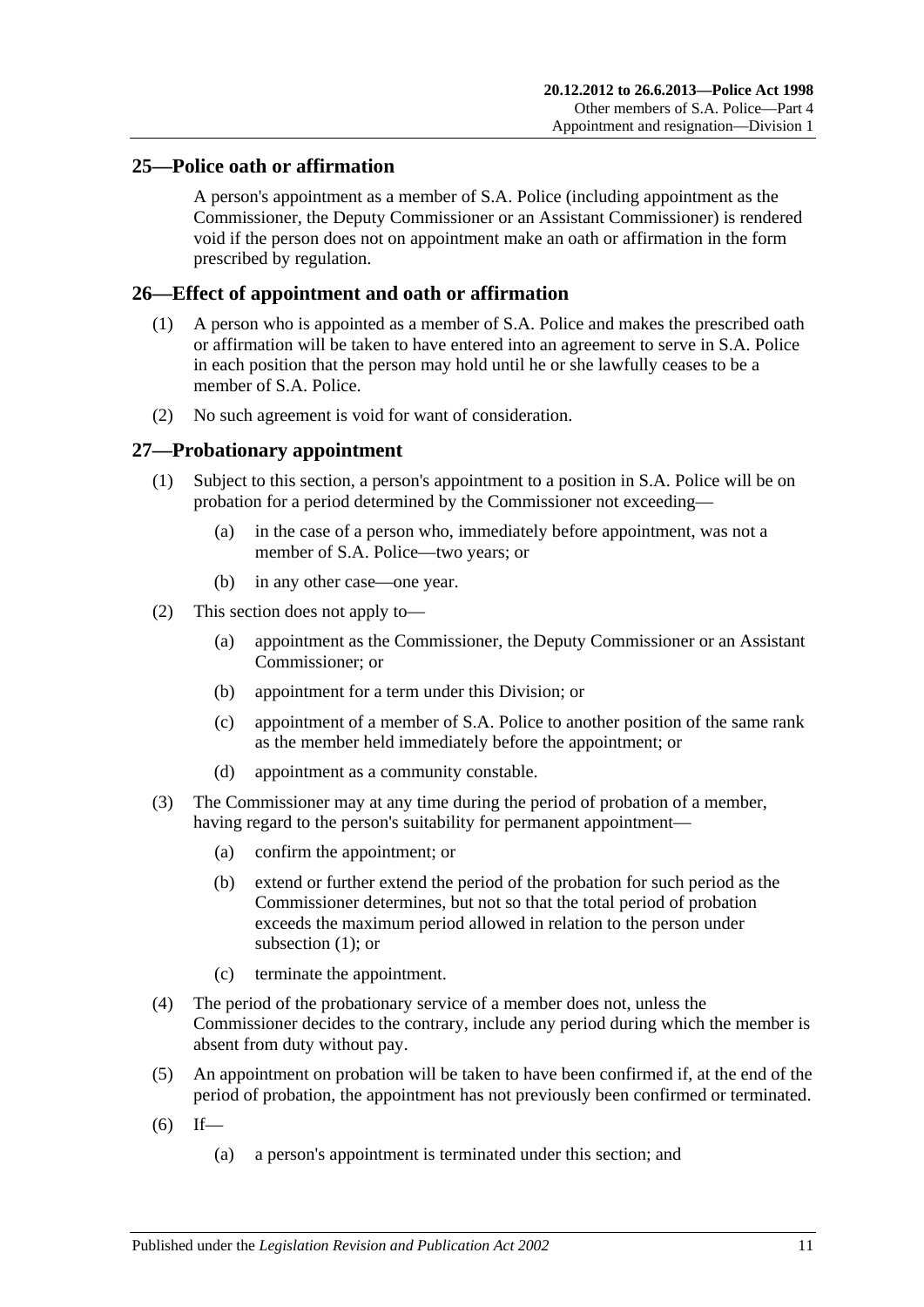(b) the person's appointment constituted a promotion from another position in S.A. Police of a lower rank,

the person will, on the termination, revert to a position in S.A. Police approved by the Commissioner at that lower rank.

## <span id="page-11-0"></span>**28—Performance standards for officers**

It is a condition of appointment as an officer below the rank of Assistant Commissioner that the officer is to meet performance standards as set from time to time by the Commissioner.

#### <span id="page-11-1"></span>**29—Resignation and relinquishment of official duties**

- (1) A member of S.A. Police (other than the Commissioner, the Deputy Commissioner or an Assistant Commissioner) may resign by not less than 14 days notice in writing to the Commissioner (unless notice of a shorter period is accepted by the Commissioner).
- (2) A member of S.A. Police (other than the Commissioner, the Deputy Commissioner or an Assistant Commissioner) must not relinquish official duties unless the member—
	- (a) is expressly authorised in writing by the Commissioner to do so; or
	- (b) is incapacitated by physical or mental disability or illness from performing official duties.

Maximum penalty: \$1 250 or three months imprisonment.

## <span id="page-11-2"></span>**Division 2—Special provisions relating to community police**

## <span id="page-11-3"></span>**30—Powers, responsibilities and immunities of community police**

- (1) A community constable's powers, responsibilities and immunities as a member of S.A. Police are subject to any limitation imposed by the Commissioner.
- (2) The Commissioner—
	- (a) may impose a limitation on the powers, responsibilities or immunities of a community constable by—
		- (i) instrument of appointment of the community constable; or
		- (ii) notice in writing to the community constable; and
	- (b) may vary or revoke such a limitation by notice in writing to the community constable.
- (3) Limitations imposed under this section may vary from one community constable to another.

## <span id="page-11-4"></span>**31—Suspension or termination of appointment of community police**

- (1) Subject to [subsection](#page-11-5) (2), the Commissioner may, at the Commissioner's discretion, suspend or terminate the appointment of a community constable.
- <span id="page-11-5"></span>(2) The Commissioner must not take action against a community constable under this section because of any incapacity of the community constable to perform duties that results from physical or mental disability or illness of the community constable without first complying with the requirements of the *[Police Superannuation Act](http://www.legislation.sa.gov.au/index.aspx?action=legref&type=act&legtitle=Police%20Superannuation%20Act%201990) 1990*.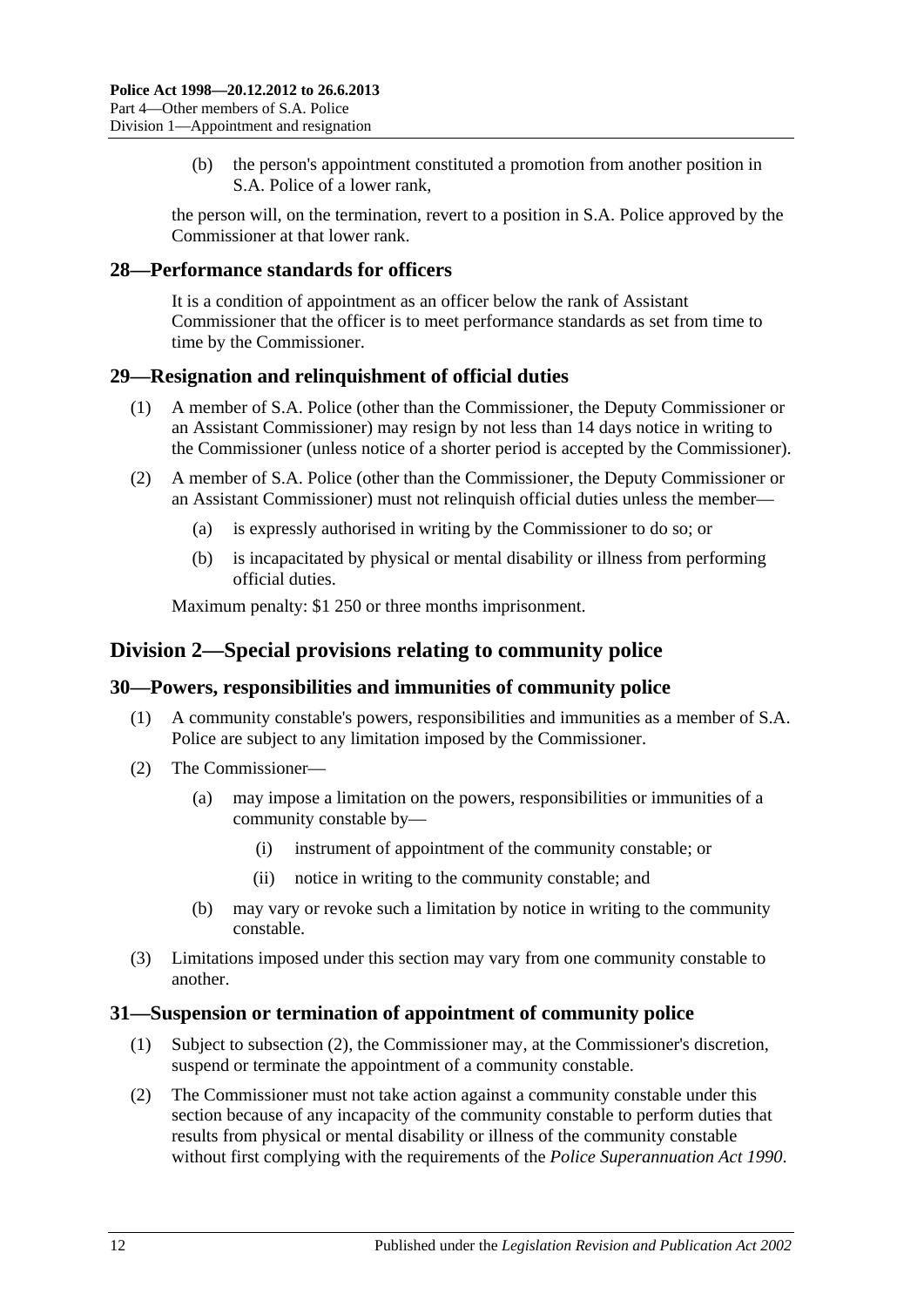## <span id="page-12-0"></span>**32—Conditions of appointment of community police**

- (1) The conditions of appointment of a community constable may be determined by the Commissioner.
- (2) A determination by the Commissioner must provide for the payment of remuneration, allowances and expenses in accordance with a specified scale.
- (3) A determination under this section may relate to community police generally, a class of community police or a particular community constable.

# <span id="page-12-1"></span>**Part 5—Police cadets and police medical officers**

## <span id="page-12-2"></span>**33—Police cadets**

- (1) The Commissioner may appoint as many police cadets as the Commissioner thinks necessary.
- (2) A police cadet is not a member of S.A. Police and is not a public service employee.

#### <span id="page-12-3"></span>**34—Suspension or termination of appointment of police cadets**

The Commissioner may, at the Commissioner's discretion, suspend or terminate the appointment of a police cadet.

## <span id="page-12-4"></span>**35—Resignation and relinquishment of official duties**

- (1) A police cadet may resign by not less than 14 days notice in writing to the Commissioner (unless notice of a shorter period is accepted by the Commissioner).
- (2) A police cadet must not relinquish official duties unless the police cadet—
	- (a) is expressly authorised in writing by the Commissioner to do so; or
	- (b) is incapacitated by physical or mental disability or illness from performing official duties.

Maximum penalty: \$1 250 or three months imprisonment.

## <span id="page-12-5"></span>**36—Police medical officers**

- (1) The Commissioner may appoint a legally qualified medical practitioner to be a police medical officer.
- (2) The appointment of a police medical officer will be on terms and conditions fixed by the Commissioner.
- (3) A police medical officer is not a member of S.A. Police and is not a public service employee.
- (4) A police medical officer must perform such duties as are arranged between the Commissioner and the officer.

# <span id="page-12-6"></span>**Part 6—Misconduct and discipline of police and police cadets**

## <span id="page-12-7"></span>**37—Code of conduct**

(1) The Governor may, by regulation, establish a Code of Conduct for the maintenance of professional standards by members of S.A. Police and police cadets.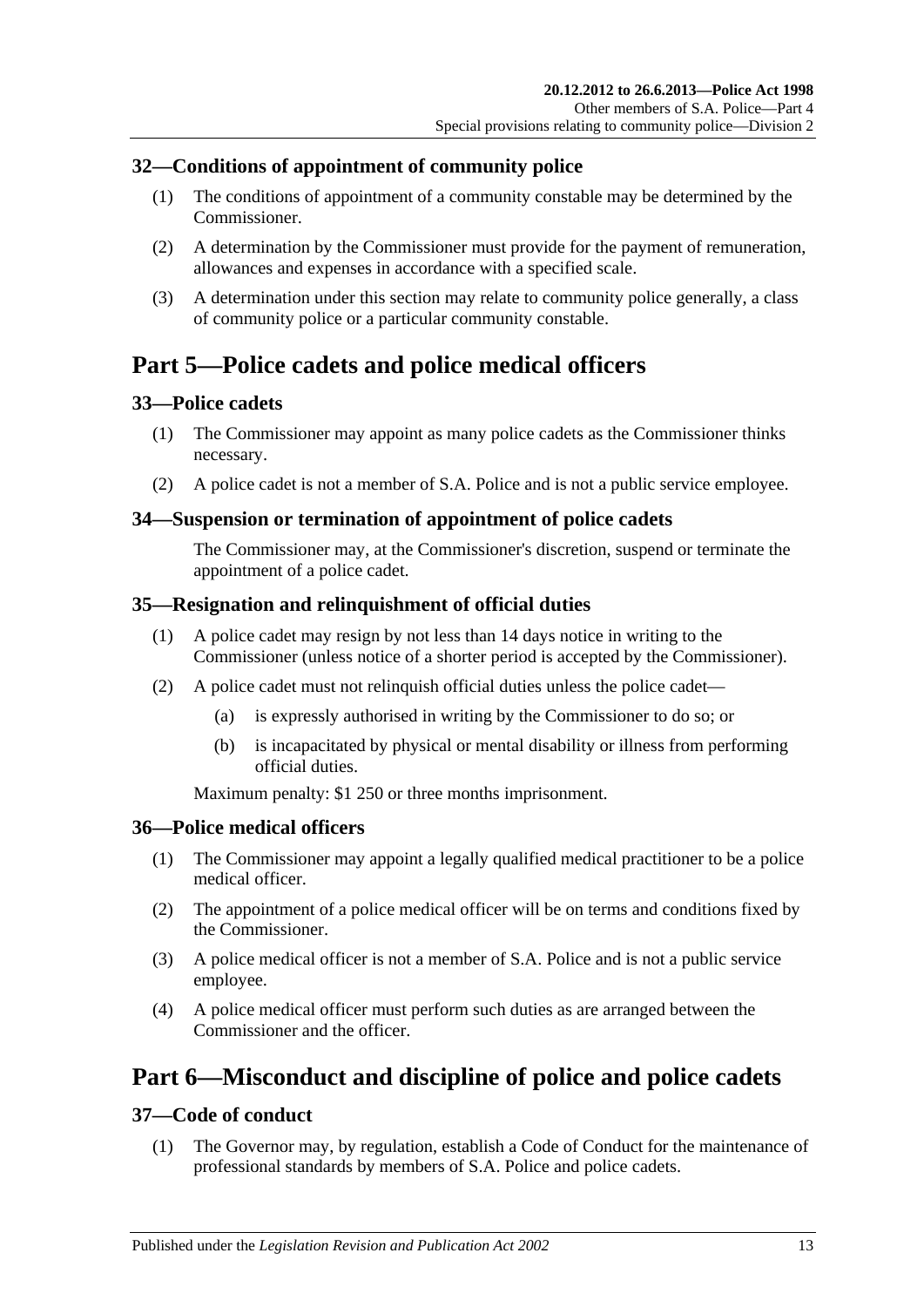Part 6—Misconduct and discipline of police and police cadets

- (2) The Code may make provision concerning—
	- (a) the performance of duties; and
	- (b) corrupt, improper or discreditable behaviour (including criminal conduct under foreign law); and
	- (c) conduct towards other members of S.A. Police, police cadets or police medical officers; and
	- (d) standards of personal behaviour or dress; and
	- (e) relations with the public or particular groups or organisations; and
	- (f) the use of official information or resources; and
	- (g) public comment; and
	- (h) other matters that the Governor considers relevant to the maintenance of professional standards.

#### <span id="page-13-0"></span>**38—Report and investigation of breach of Code**

- (1) A member of S.A. Police or police cadet who becomes aware of circumstances in which it is reasonable to suspect the commission of a breach of the Code must report the matter to the Commissioner or as directed by the Commissioner.
- (1a) The Commissioner must provide the Police Ombudsman with details of each report as soon as practicable after it is made.
- (2) If the Commissioner suspects that a member of S.A. Police or a police cadet has committed a breach of the Code, the Commissioner may, subject to a determination of the Police Ombudsman under section 23 of the *[Police \(Complaints and Disciplinary](http://www.legislation.sa.gov.au/index.aspx?action=legref&type=act&legtitle=Police%20(Complaints%20and%20Disciplinary%20Proceedings)%20Act%201985)  [Proceedings\) Act](http://www.legislation.sa.gov.au/index.aspx?action=legref&type=act&legtitle=Police%20(Complaints%20and%20Disciplinary%20Proceedings)%20Act%201985) 1985*, cause the matter to be investigated.

#### <span id="page-13-1"></span>**39—Charge for breach of Code**

- (1) The Commissioner may, in accordance with the procedures prescribed by regulation, charge a member of S.A. Police or police cadet with a breach of the Code.
- (2) A person charged may, within the period and in the manner prescribed by regulation, admit or deny the charge.
- (3) If a charge is not admitted, the charge must be heard and determined by the Police Disciplinary Tribunal in accordance with the *[Police \(Complaints and Disciplinary](http://www.legislation.sa.gov.au/index.aspx?action=legref&type=act&legtitle=Police%20(Complaints%20and%20Disciplinary%20Proceedings)%20Act%201985)  [Proceedings\) Act](http://www.legislation.sa.gov.au/index.aspx?action=legref&type=act&legtitle=Police%20(Complaints%20and%20Disciplinary%20Proceedings)%20Act%201985) 1985*.

#### <span id="page-13-2"></span>**40—Orders for punishment following offence or charge of breach of Code**

- (1) If a member of S.A. Police or police cadet—
	- (a) is found guilty of an offence under a law of this State, the Commonwealth or another State or a Territory of the Commonwealth; or
	- (b) admits in accordance with this Act a breach of the Code with which he or she has been charged; or
	- (c) is found guilty of a breach of the Code in proceedings before the Police Disciplinary Tribunal,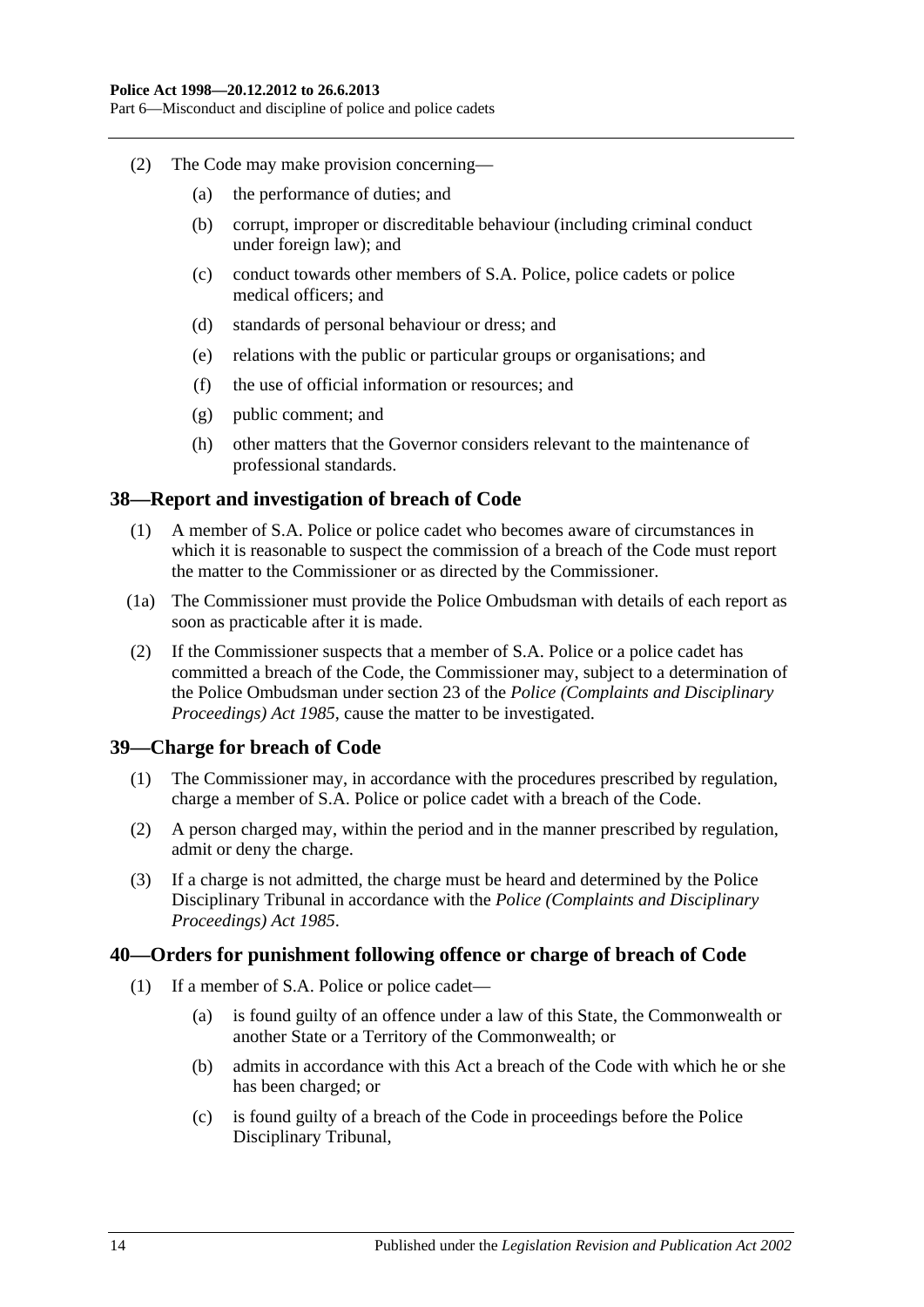the Commissioner may take action, or order the taking of action, of one or more of the following kinds in relation to the person:

- (d) termination of the person's appointment;
- (e) suspension of the person's appointment for a specified period;
- (f) reduction of the person's remuneration by a specified amount for a specified period (but not so that the total amount forfeited exceeds the amount prescribed by regulation);
- (g) where the person is a member of S.A. Police, transfer of the member to another position in S.A. Police (whether with or without a reduction in rank, seniority or remuneration);
- (h) where the person is a member of S.A. Police, reduction in the member's seniority;
- (i) imposition of a fine not exceeding the amount prescribed by regulation;
- (j) where the person is a police cadet, withdrawal of specified rights or privileges for a specified period;
- (k) a reprimand recorded in the person's conduct and service history kept under the regulations;
- (l) an unrecorded reprimand;
- (m) counselling;
- (n) education or training;
- (o) action of any other kind prescribed by regulation.

#### <span id="page-14-0"></span>**41—Suspension where charge of offence or breach of Code**

- (1) If a member of S.A. Police or police cadet is charged with an offence (whether under the law of this State, the Commonwealth or another State or a Territory of the Commonwealth) or a breach of the Code, the Commissioner may suspend the person's appointment.
- <span id="page-14-1"></span>(2) The Commissioner may, if the Commissioner considers it appropriate to do so in the circumstances, suspend the person's appointment after deciding that the person be charged but before the charge is actually laid.
- (3) A suspension under [subsection](#page-14-1) (2) is to be taken to have been revoked by the Commissioner if the charge is not laid within 24 hours (excluding a Saturday, Sunday or a public holiday falling on a Monday or Friday).
- (4) A suspension under this section must be revoked by the Commissioner if—
	- (a) the person is found not guilty of the offence or breach charged or the charge is dismissed, lapses or is withdrawn; and
	- (b) the person does not stand charged of any other offence or breach.
- (5) If the suspension under this section of a person's appointment is revoked by the Commissioner, then, subject to any determination of the Commissioner under the regulations, the person is entitled to any remuneration or accrual of rights withheld in consequence of the suspension and the period of the suspension will count as service.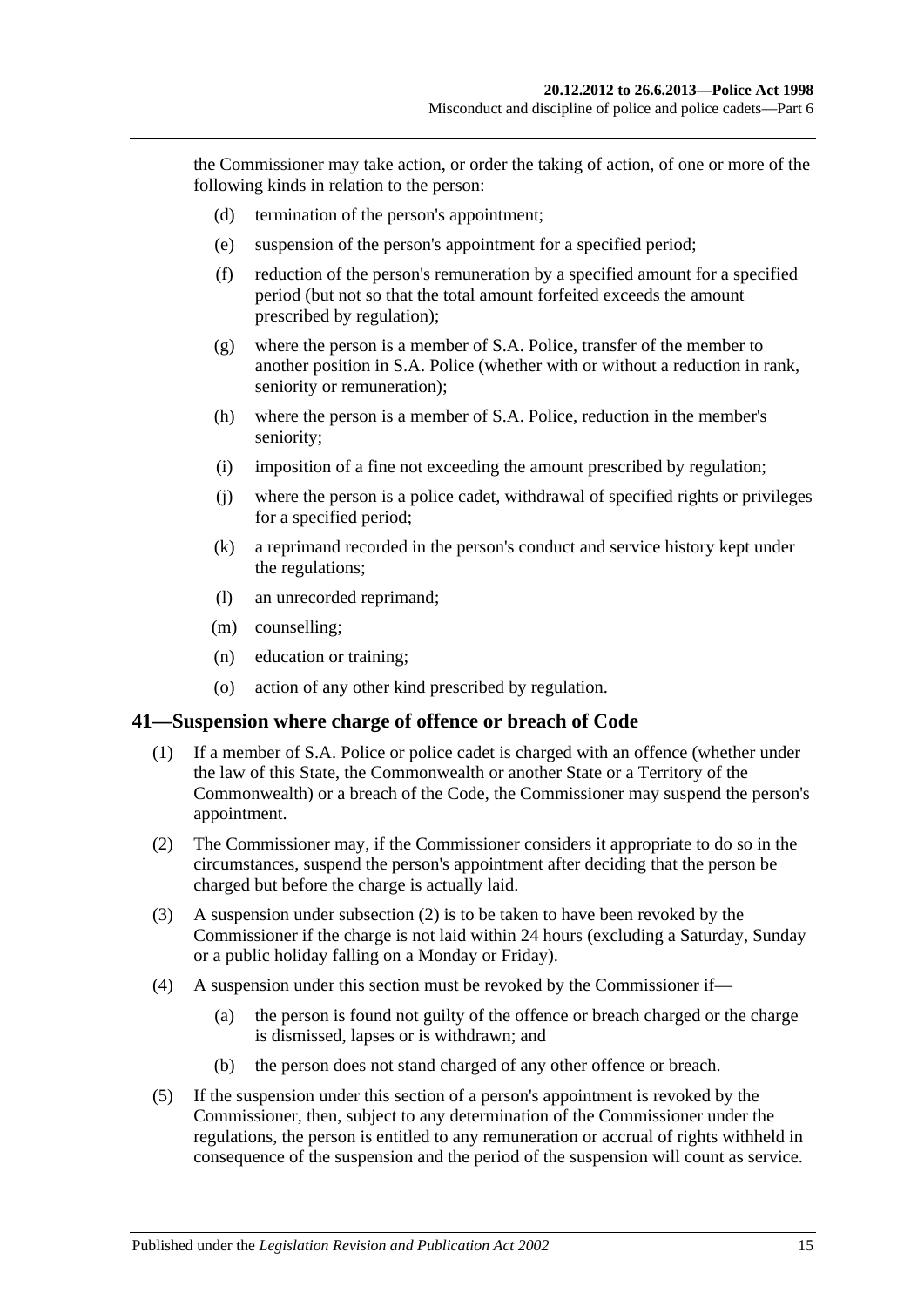Part 6—Misconduct and discipline of police and police cadets

#### <span id="page-15-1"></span><span id="page-15-0"></span>**42—Minor misconduct**

- (1) Subject to the *[Police \(Complaints and Disciplinary Proceedings\) Act](http://www.legislation.sa.gov.au/index.aspx?action=legref&type=act&legtitle=Police%20(Complaints%20and%20Disciplinary%20Proceedings)%20Act%201985) 1985*, the Commissioner may determine that a suspected breach of the Code involves minor misconduct only on the part of a member of S.A. Police or police cadet and refer the matter to a member of S.A. Police determined in accordance with the orders and directions of the Commissioner for an informal inquiry.
- (2) A member to whom a matter is referred for an informal inquiry under [subsection](#page-15-1) (1) or under section 21A of the *[Police \(Complaints and Disciplinary Proceedings\)](http://www.legislation.sa.gov.au/index.aspx?action=legref&type=act&legtitle=Police%20(Complaints%20and%20Disciplinary%20Proceedings)%20Act%201985)  Act [1985](http://www.legislation.sa.gov.au/index.aspx?action=legref&type=act&legtitle=Police%20(Complaints%20and%20Disciplinary%20Proceedings)%20Act%201985)*—
	- (a) must cause the matter to be inquired into (subject to this Act and any orders or directions of the Commissioner); and
	- (b) must determine, or cause a determination to be made, on the balance of probabilities, whether the subject matter of the inquiry involves a breach of the Code by the member or police cadet concerned; and
	- (c) must ensure that the member or police cadet concerned is afforded an opportunity—
		- (i) to admit any breach of the Code that he or she is alleged to have committed; and
		- (ii) if such a breach is not admitted, to make submissions either orally or in writing in relation to the alleged breach; and
	- (d) if the breach is admitted or is found to have been committed, may, subject to any order or directions of the Commissioner, determine that action be taken under [subsection](#page-15-2) (3) in relation to the member or police cadet concerned; and
	- (e) must ensure that a written report of the results of the inquiry and any action that it has been determined should be taken in relation to the member or police cadet concerned is prepared and delivered to the Commissioner; and
	- (f) must ensure that particulars of the results of the inquiry and the action (if any) that it has been determined should be taken in relation to the member or police cadet concerned are furnished to the member or police cadet.
- <span id="page-15-2"></span>(3) Action of one or more of the following kinds may, subject to any orders or directions of the Commissioner, be taken in relation to a member or police cadet for a breach of the Code that the member or police cadet has admitted, or been found to have committed, under this section:
	- (a) in the case of a member, transfer of the member for not more than four months to another position in S.A. Police (not involving a reduction in rank or seniority or, without the member's consent, relocation to a place beyond reasonable commuting distance from the member's current place of employment);
	- (b) recorded or unrecorded advice;
	- (c) counselling;
	- (d) education or training.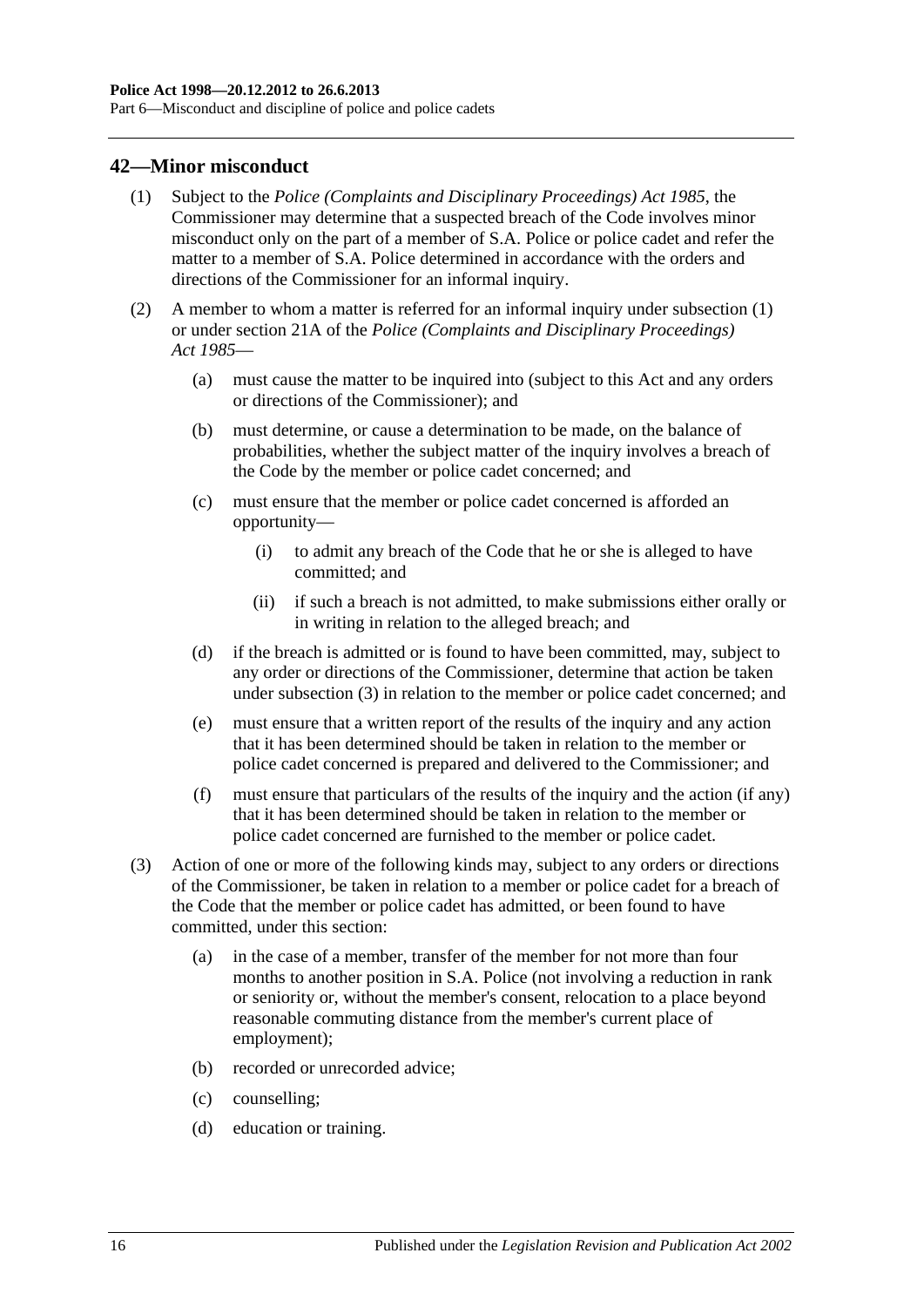(4) No information obtained in relation to the subject matter of an inquiry under this section during the inquiry may be used in proceedings in respect of a breach of the Code before the Police Disciplinary Tribunal unless the proceedings are against a member of S.A. Police or police cadet who has allegedly provided false information with the intention of obstructing the inquiry.

## <span id="page-16-0"></span>**43—Right to apply for review of informal inquiry etc**

- (1) If a member of S.A. Police or police cadet is found on an informal inquiry to have committed a breach of the Code, the member or police cadet may apply for a review under this section on the ground that he or she did not commit the breach concerned or that there was a serious irregularity in the processes followed in the informal inquiry.
- (2) If a determination is made on an informal inquiry that action should be taken in relation to the member of S.A. Police or police cadet concerned for a breach of the Code, the member or police cadet may apply for a review under this section on the ground that the action is not warranted by the nature of the breach or in the circumstances of the case.
- (3) An application for review under this section must be made to a member of S.A. Police determined under the regulations within the period and in the manner prescribed by the regulations.
- (4) The member to whom an application for review under this section must be made—
	- (a) must be the occupant of a position specified in the regulations or determined according to factors specified in the regulations;
	- (b) must not be selected according to the discretion of the Commissioner or any other person;
	- (c) must not have been involved in the informal inquiry or investigations leading up to the informal inquiry.
- (5) A member to whom an application is made under this section—
	- (a) must, as soon as is practicable, conduct a review (subject to this Act and any order or direction of the Commissioner) of the processes followed in the informal inquiry, or the finding or determination made on the informal inquiry, as the case may require; and
	- (b) must afford the applicant an opportunity to make submissions either orally or in writing in support of his or her application; and
	- (c) may, according to the nature of the case—
		- (i) order that a new informal inquiry be conducted or that the processes involved in the inquiry be recommenced from some specified stage;
		- (ii) affirm or quash any finding or determination reviewed;
		- (iii) make a determination that should have been made in the first instance; and
	- (d) must ensure that a written report of the results of the review is prepared and delivered to the Commissioner; and
	- (e) must ensure that particulars of the results of the review are furnished to the member or police cadet concerned.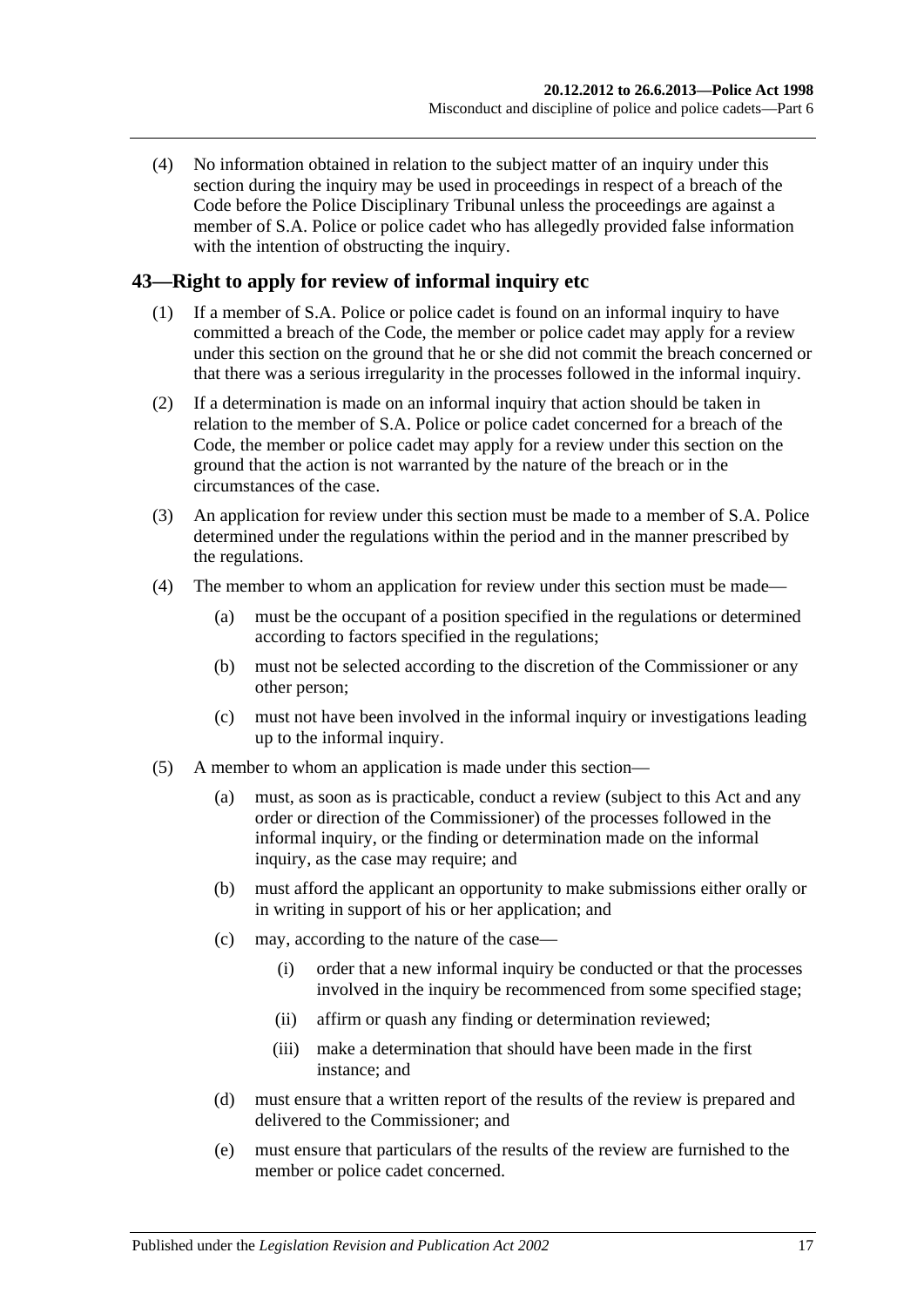(6) This section applies to the exclusion of any right of appeal under Part 7 of the *[Police](http://www.legislation.sa.gov.au/index.aspx?action=legref&type=act&legtitle=Police%20(Complaints%20and%20Disciplinary%20Proceedings)%20Act%201995)  [\(Complaints and Disciplinary Proceedings\) Act](http://www.legislation.sa.gov.au/index.aspx?action=legref&type=act&legtitle=Police%20(Complaints%20and%20Disciplinary%20Proceedings)%20Act%201995) 1995*.

## <span id="page-17-4"></span><span id="page-17-0"></span>**44—Monitoring of informal inquiries etc**

- (1) The Commissioner must cause all informal inquiries and findings and determinations made with respect to minor misconduct to be monitored and reviewed with a view to maintaining proper and consistent practices.
- (2) The Commissioner may intervene in a particular case if the Commissioner considers it appropriate to do so (whether before or after review of the case under [subsection](#page-17-4) (1) or a review on the application of the member of S.A. Police or police cadet concerned)—
	- (a) by ordering that a new informal inquiry be conducted or that the processes involved in the informal inquiry be recommenced from some specified stage;
	- (b) by quashing a finding that the member of S.A. Police or police cadet has committed a breach of the Code;
	- (c) by making a determination that no action or less severe action be taken in relation to the member of S.A. Police or police cadet for a breach of the Code.

# <span id="page-17-1"></span>**Part 7—Termination and transfer of police**

## <span id="page-17-5"></span><span id="page-17-2"></span>**45—Physical or mental disability or illness**

- (1) If the Commissioner is satisfied after due inquiry that the appointment of a member of S.A. Police should be terminated because of the member's incapacity to perform duties as a member by reason of physical or mental disability or illness, the Commissioner may terminate the appointment of the member.
- (2) The Commissioner must not terminate the appointment of a police officer under [subsection](#page-17-5) (1) without first complying with—
	- (a) if the officer is a contributor in relation to the scheme of superannuation established by the *Police [Superannuation Act](http://www.legislation.sa.gov.au/index.aspx?action=legref&type=act&legtitle=Police%20Superannuation%20Act%201990) 1990*—the requirements of that Act; or
	- (b) if the officer is a member of the Southern State Superannuation Scheme established by the *[Southern State Superannuation Act](http://www.legislation.sa.gov.au/index.aspx?action=legref&type=act&legtitle=Southern%20State%20Superannuation%20Act%201994) 1994*—the requirements of that Act.
- (3) This section does not apply in relation to an officer appointed under [Part 3.](#page-5-1)

## <span id="page-17-3"></span>**46—Unsatisfactory performance**

- (1) If the Commissioner is satisfied that—
	- (a) a member of S.A. Police is not performing duties of his or her position satisfactorily or to applicable performance standards; and
	- (b) it is not practicable to transfer the member to another position of the same rank with duties suited to the member's capabilities or qualifications,

the Commissioner may, if it is practicable to do so, transfer the member to a position of a lower rank with duties suited to the member's capabilities or qualifications.

(2) If it is not practicable to transfer the member to a position of the same or a lower rank, the Commissioner may terminate the appointment of the member.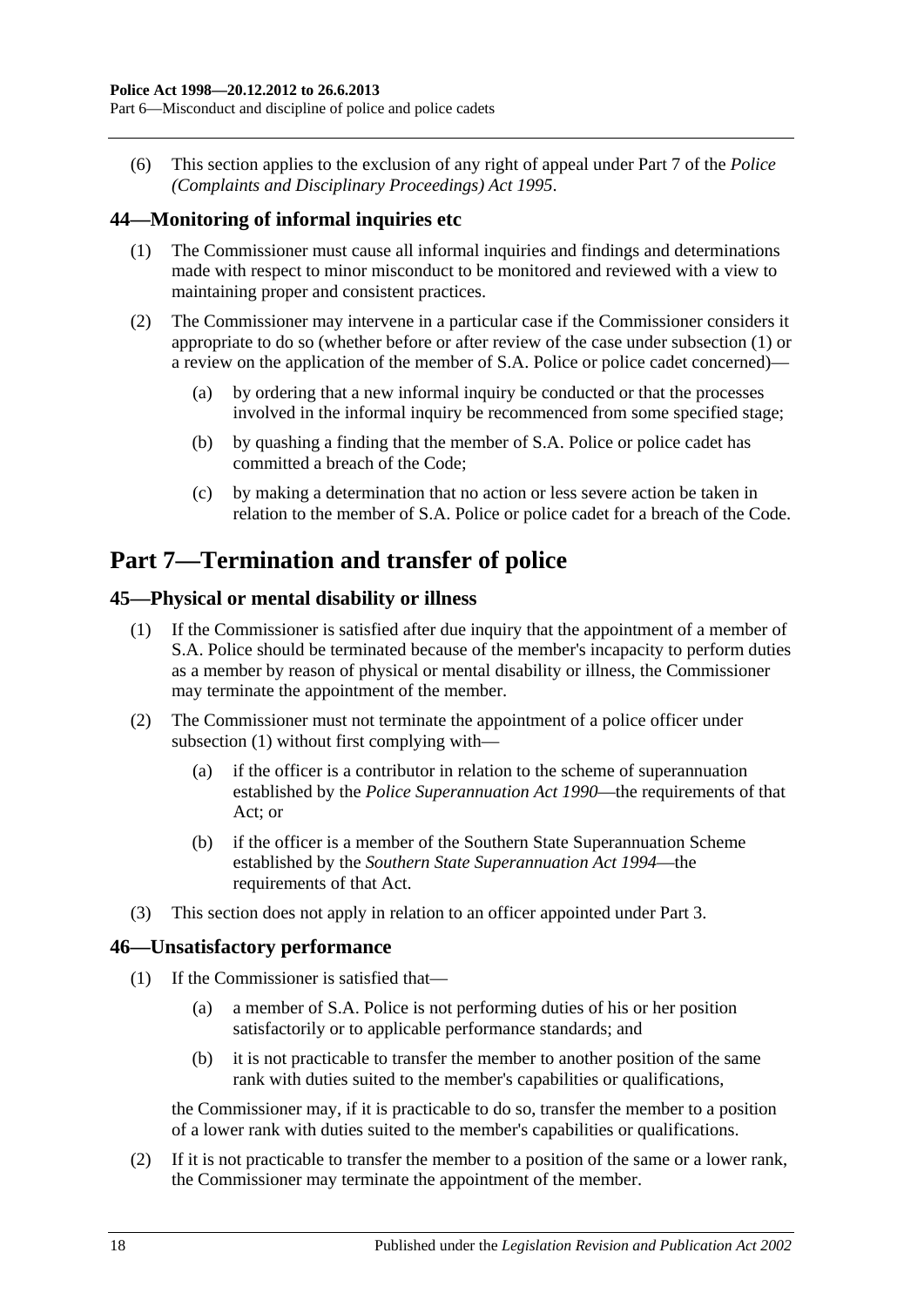- (3) This section does not apply in relation to an officer appointed under [Part 3.](#page-5-1)
- (4) This section does not apply if a member's unsatisfactory performance is due to—
	- (a) physical or mental disability or illness of the member; or
	- (b) lack of necessary resources or training or other organisational factors beyond the member's control.
- (5) The Commissioner must not take action under this section unless—
	- (a) the member has first been advised of his or her unsatisfactory performance and given specific details of the areas of his or her underperformance, the performance standards to be attained and the measures to be taken for improvement; and
	- (b) the member has been allowed a period of not less than three months and not more than six months for improvement to the specified standards; and
	- (c) a panel of persons has been convened, and has made a decision, in accordance with the regulations, confirming that the processes followed and assessments made in relation to the member and his or her underperformance conformed to the requirements of this section and were reasonable in the circumstances.

#### <span id="page-18-0"></span>**47—Power to transfer**

- (1) The Commissioner may, without conducting selection processes, transfer a member of S.A. Police from the member's current position to another position (and such transfer may be for an indefinite period or for a specified term).
- (2) Except as authorised under the regulations, a member may not be transferred to a position of a higher rank.
- (3) Except as authorised under this Act or the regulations or with the member's consent, a member may not be transferred to a position of a lower rank.
- (4) A member of S.A. Police aggrieved by a transfer of that member under this section may apply to have his or her grievance dealt with in accordance with a process specified in the regulations.

# <span id="page-18-1"></span>**Part 8—Review of certain termination, transfer and promotion decisions**

#### <span id="page-18-2"></span>**Division 1—Termination reviews**

#### <span id="page-18-3"></span>**48—Right of review**

- (1) A member of S.A. Police or former member may apply to the police review tribunal for a review of a decision to terminate the member's appointment—
	- (a) during a period of probation; or
	- (b) on a ground for termination under [Part 7.](#page-17-1)
- (2) An application for review of the decision must be made to the Secretary to the Tribunal within the period and in the manner prescribed by regulation.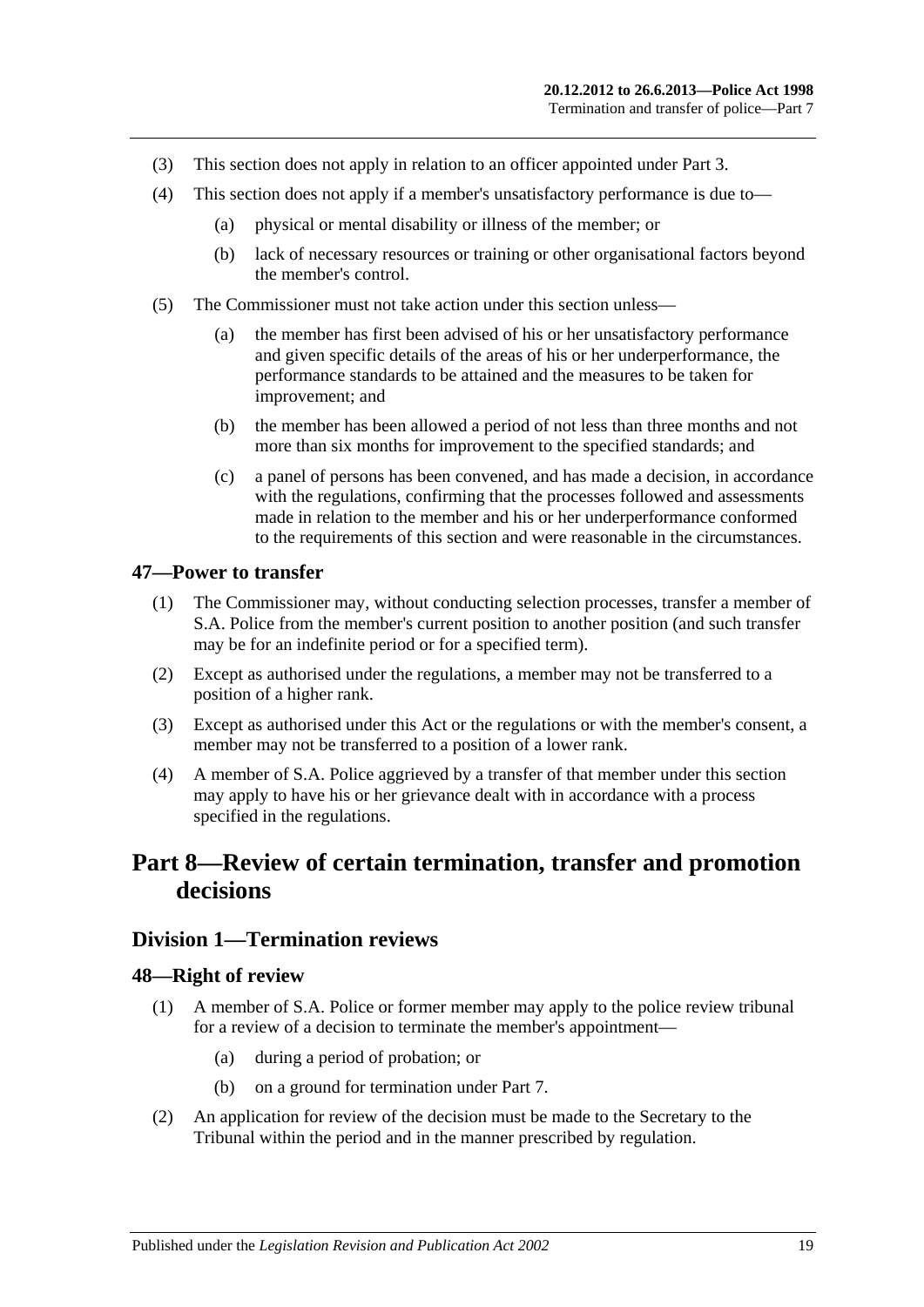(3) The Tribunal may in an appropriate case dispense with the requirement that the application be made within the prescribed period.

## <span id="page-19-0"></span>**49—Determination of application**

On an application for a review of a decision under this Division, the Police Review Tribunal may do one or more of the following:

- (a) confirm the decision;
- (b) quash the decision;
- (c) remit the matter to the Commissioner for reconsideration;
- (d) make recommendations for settlement of the matter.

#### <span id="page-19-1"></span>**50—Reasons for decision**

The Police Review Tribunal must, at the request of the applicant before the Tribunal or the Commissioner made within seven days after the Tribunal has made a decision on a review under this Division, give reasons in writing for the decision.

## <span id="page-19-2"></span>**51—Appeal from decision of Tribunal**

- (1) Following a decision by the Tribunal under this Division, the applicant before the Tribunal or the Commissioner may appeal to the Court against the decision.
- (2) An appeal under this section must be instituted within one month of the making of the Tribunal's decision.
- (4) No further appeal lies against a decision of the Court made on an appeal under this section.
- (5) In this section—

*Court* means the Administrative and Disciplinary Division of the District Court.

## <span id="page-19-3"></span>**Division 2—Transfer reviews**

## <span id="page-19-4"></span>**52—Review of certain transfers**

- $(1)$  If—
	- (a) a decision is made to transfer a member of S.A. Police to another position (other than under [Part 6](#page-12-6) or [section](#page-17-3) 46); and
	- (b) the member believes that he or she is being punished for particular conduct,

the member may apply to the Police Review Tribunal for a review of the decision.

- (2) An application for review of the decision must be made to the Secretary to the Tribunal within the period and in the manner prescribed by regulation.
- (3) The Tribunal may in an appropriate case dispense with the requirement that the application be made within the prescribed period.
- (4) If, on an application for review of a decision under this Division, the Tribunal is satisfied that the transfer is in the nature of a punishment, the Tribunal may do one or more of the following:
	- (a) quash the decision;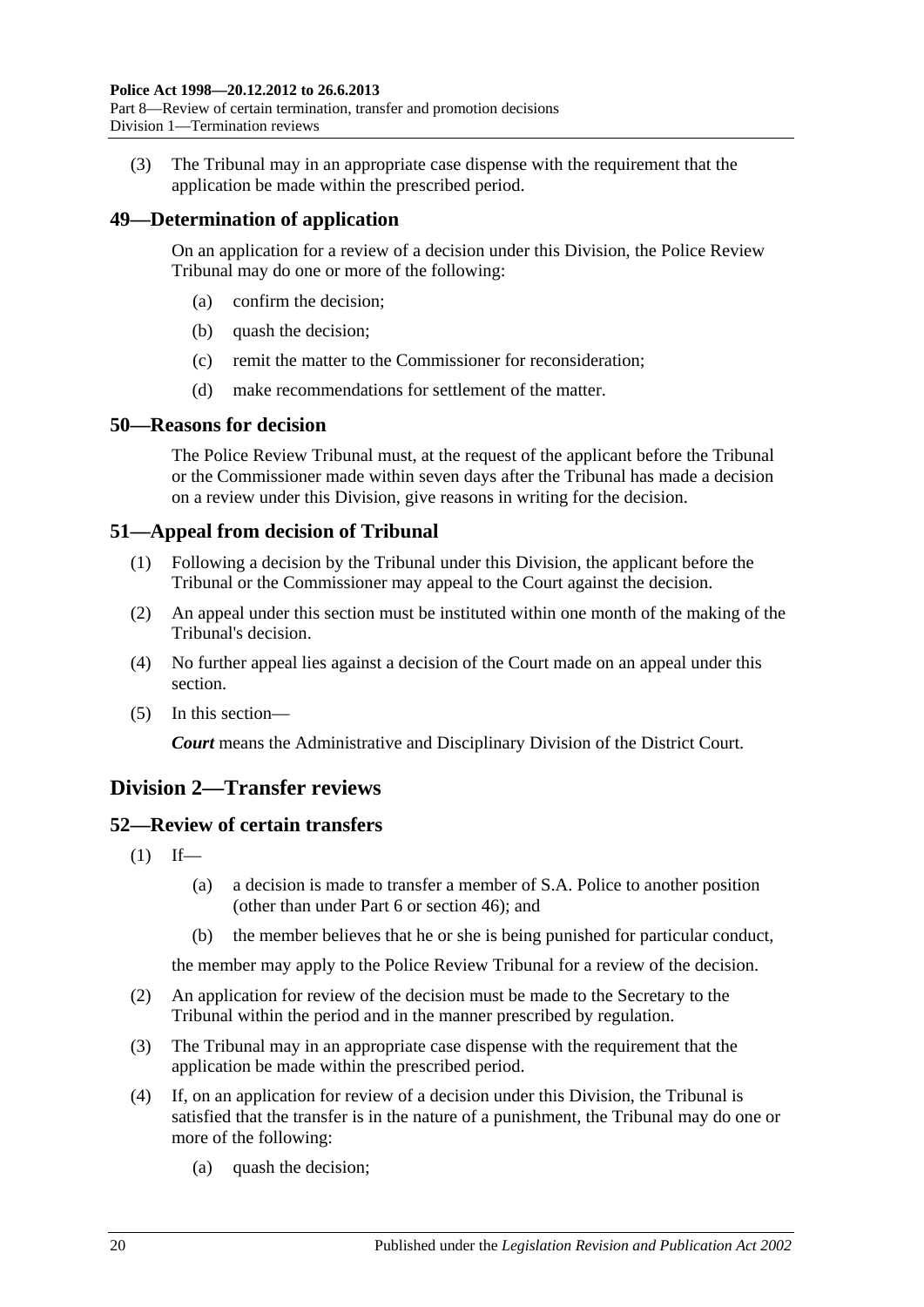- (b) remit the matter to the Commissioner for reconsideration;
- (c) make recommendations for settlement of the matter.

## <span id="page-20-0"></span>**Division 3—Promotion reviews**

#### <span id="page-20-1"></span>**53—Interpretation and application**

(1) In this Division—

*prescribed promotional position* means a position in S.A. Police of or above the rank of senior constable but not above the rank of inspector.

(2) Nothing in this Division applies in relation to a transfer under this Act from one position in S.A. Police to another.

## <span id="page-20-2"></span>**54—Processes for appointment or nomination for prescribed promotional positions**

An appointment to a prescribed promotional position may not be made unless selection processes have been conducted in accordance with the regulations for the purpose of filling the position.

#### <span id="page-20-3"></span>**55—Right of review**

- (1) If a member of S.A. Police is selected for appointment to a prescribed promotional position, the Commissioner must give notice of the selection decision in the Police Gazette.
- <span id="page-20-6"></span>(2) Subject to [subsection](#page-20-5) (3), when such a notice is given, a member of S.A. Police who was an unsuccessful applicant and is eligible for appointment to the position may apply to the Police Review Tribunal for a review of the selection decision.
- <span id="page-20-5"></span>(3) A member may not make an application under [subsection](#page-20-6) (2) unless the person has first made application to have his or her grievance in respect of the selection decision dealt with in accordance with a process specified in the regulations and that process has been completed.
- (4) An application to the Tribunal for review of the decision must be made to the Secretary to the Tribunal within the period and in the manner prescribed by regulation.
- (5) The Tribunal may in an appropriate case dispense with the requirement that the application be made within the prescribed period.

#### <span id="page-20-4"></span>**56—Grounds for application for review**

- (1) An application for a review of a selection decision under this Division may only be made on one or more of the following grounds:
	- (a) that the member selected is not eligible for appointment to the position; or
	- (b) that the applicant for the review should have been selected based on a proper assessment of the respective merits of the applicants; or
	- (c) that the selection processes leading to the decision were affected by nepotism or patronage or were otherwise not properly based on assessment of the respective merits of the applicants; or
	- (d) that there was some other serious irregularity in the selection processes.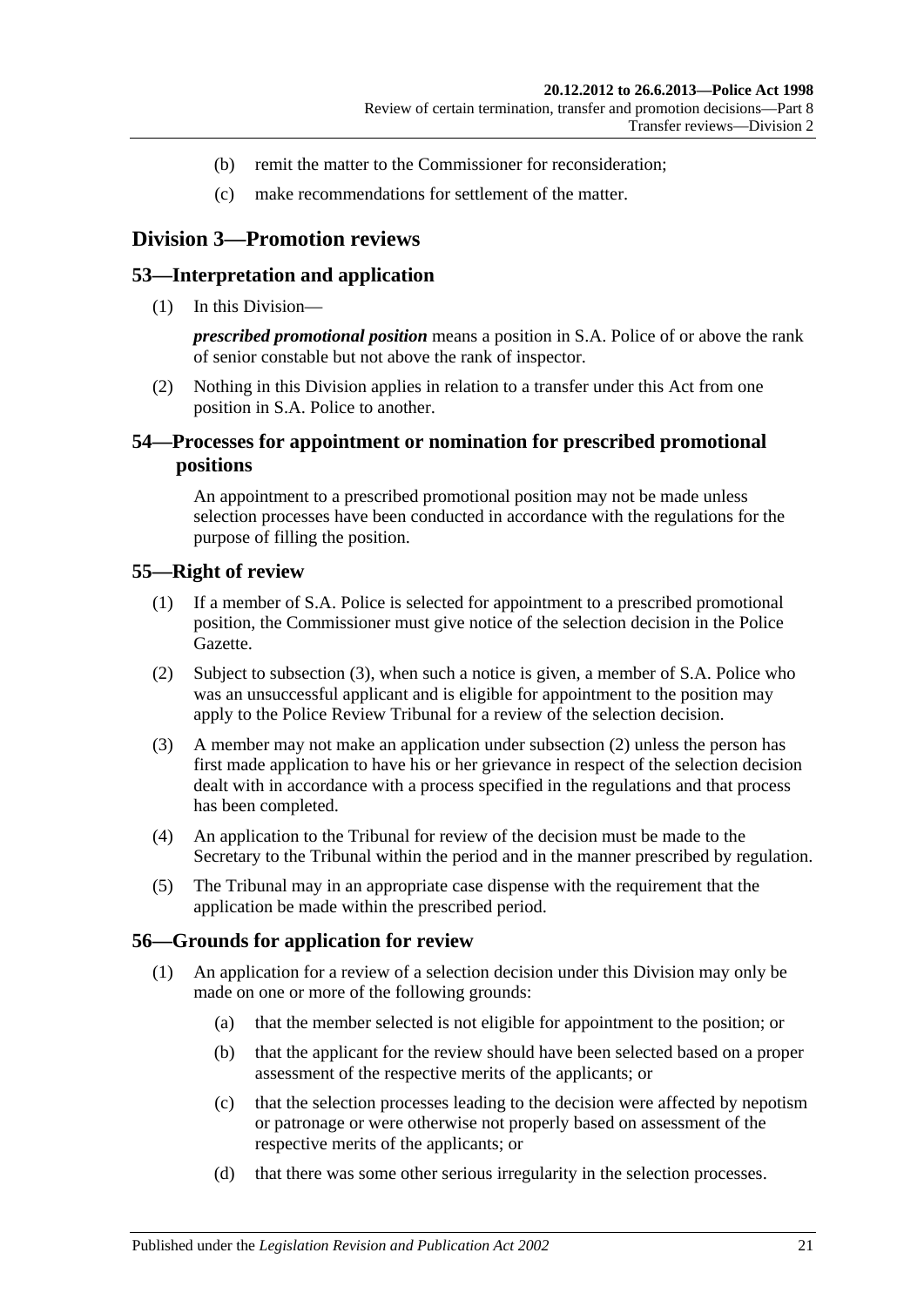- (2) In proceedings on an application for a review of a selection decision under this Division—
	- (a) no evidence may be given or submissions made as to the qualifications or merits of an applicant for the position other than by a party to the proceedings or representative of a party to the proceedings; and
	- (b) no documentary material may be produced as evidence of the qualifications or merits of an applicant for the position other than material that was made available to the panel of persons who made the selection decision.

## <span id="page-21-0"></span>**57—Determination of application**

- (1) On an application for a review of a selection decision under this Division, the Police Review Tribunal may do one or more of the following:
	- (a) confirm the decision;
	- (b) quash the decision;
	- (c) order that the applicant for the review be appointed to the position;
	- (d) order that the selection processes be recommenced from the beginning or some other later stage specified by the Tribunal.
- (2) The Tribunal must hear and determine an application for a review of a selection decision under this Division within the period prescribed by regulation.

## <span id="page-21-1"></span>**58—Determination of question of eligibility for appointment**

For the purposes of this Division—

- (a) a person is not eligible for appointment to a prescribed promotional position if the person does not have qualifications determined by the Commissioner to be essential in respect of the position; and
- (b) a determination by the Commissioner that specific qualifications, experience or other attributes are essential or desirable for appointment to a prescribed promotional position is binding on the Police Review Tribunal.

## <span id="page-21-2"></span>**Part 9—Special constables**

## <span id="page-21-3"></span>**59—Appointment of special constables**

The Commissioner may, by instrument in writing, appoint a person to be a special constable either for the whole State or for a part of the State specified in the instrument of appointment.

## <span id="page-21-4"></span>**60—Oath or affirmation by special constables**

A person's appointment as a special constable is rendered void if he or she does not on appointment make an oath or affirmation in the form prescribed by regulation.

## <span id="page-21-5"></span>**61—Duties and powers of special constables**

- (1) A special constable—
	- (a) has any duties imposed by the Commissioner; and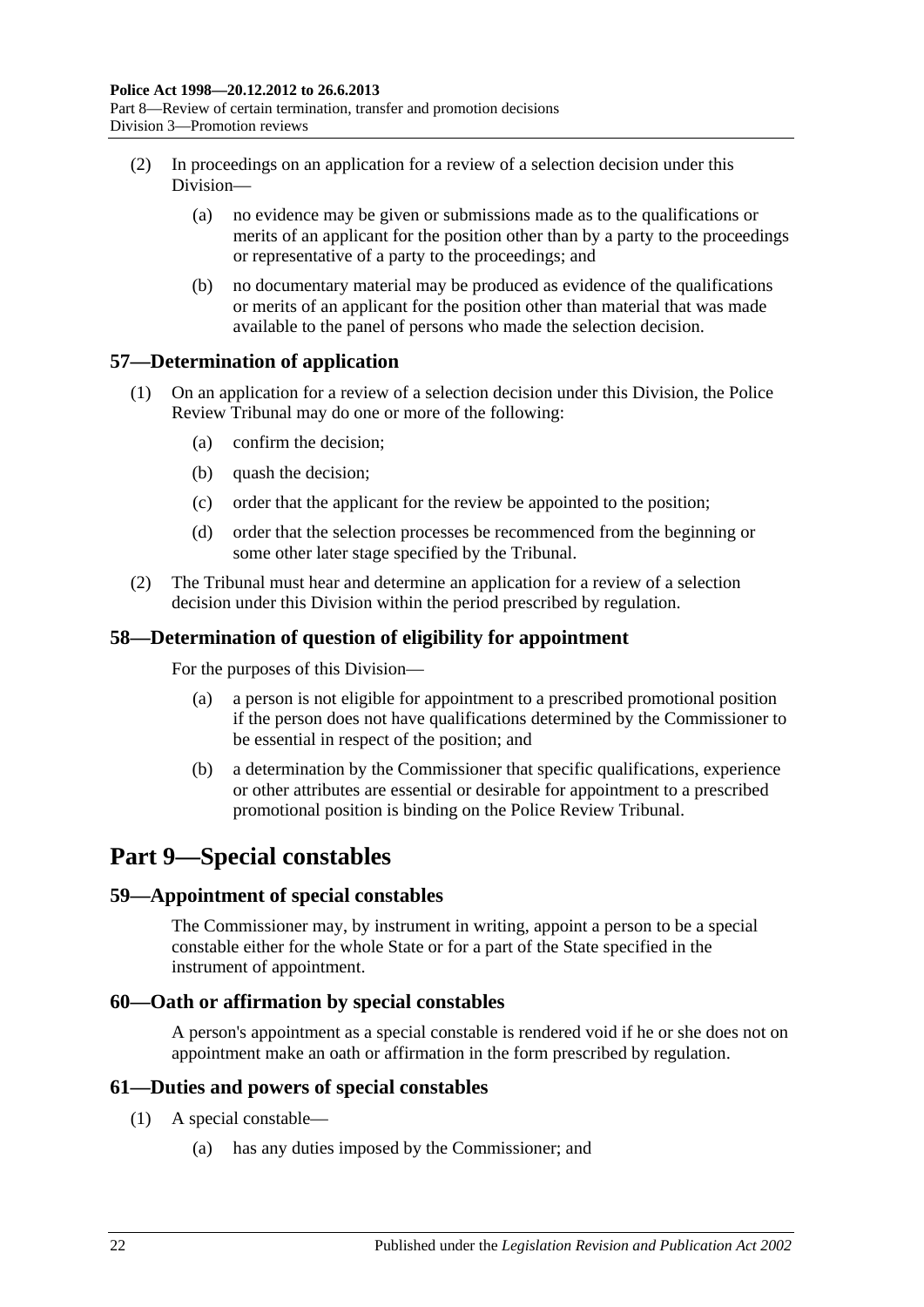- (b) has, while holding appointment as a special constable, the same powers, responsibilities and immunities as a member of S.A. Police subject to any limitation imposed by the Commissioner.
- (2) The Commissioner—
	- (a) may impose a limitation on the powers, responsibilities or immunities of a special constable by—
		- (i) the instrument of appointment of the special constable; or
		- (ii) by notice in writing to the special constable; and
	- (b) may vary or revoke such a limitation by notice in writing to the special constable.

## <span id="page-22-0"></span>**62—Suspension or termination of appointment of special constables**

The Commissioner may, at the Commissioner's discretion, suspend or terminate the appointment of a special constable.

#### <span id="page-22-1"></span>**63—Allowances and equipment for special constables**

The Commissioner may—

- (a) pay such reasonable remuneration and allowances as the Commissioner thinks proper to a special constable or person who has been a special constable; and
- (b) provide such clothing, arms, and equipment for a special constable as the Commissioner thinks necessary.

## <span id="page-22-2"></span>**Part 10—Miscellaneous**

## <span id="page-22-3"></span>**64—Appointment and promotion procedures**

Members of S.A. Police, police cadets and police medical officers must be appointed and promoted in accordance with the procedures prescribed by the regulations.

## <span id="page-22-6"></span><span id="page-22-4"></span>**65—Protection from liability for members of S.A. Police**

- (1) A member of S.A. Police does not incur any civil liability for an honest act or omission in the exercise or discharge, or purported exercise or discharge, of a power, function or duty conferred or imposed by or under this or another Act or any law.
- (2) A liability that would, but for [subsection](#page-22-6) (1), lie against a member of S.A. Police lies against the Crown.

## <span id="page-22-5"></span>**66—Members subject to duty in or outside State**

- (1) A member of S.A. Police is, if so ordered by the Commissioner or by another member with requisite authority, liable to perform police duties in any place within or outside the State.
- (2) A member of S.A. Police, while performing duties outside the State, is required to obey orders of other members of S.A. Police and is liable for breaches of the Code in the same way as if he or she were performing duties within the State.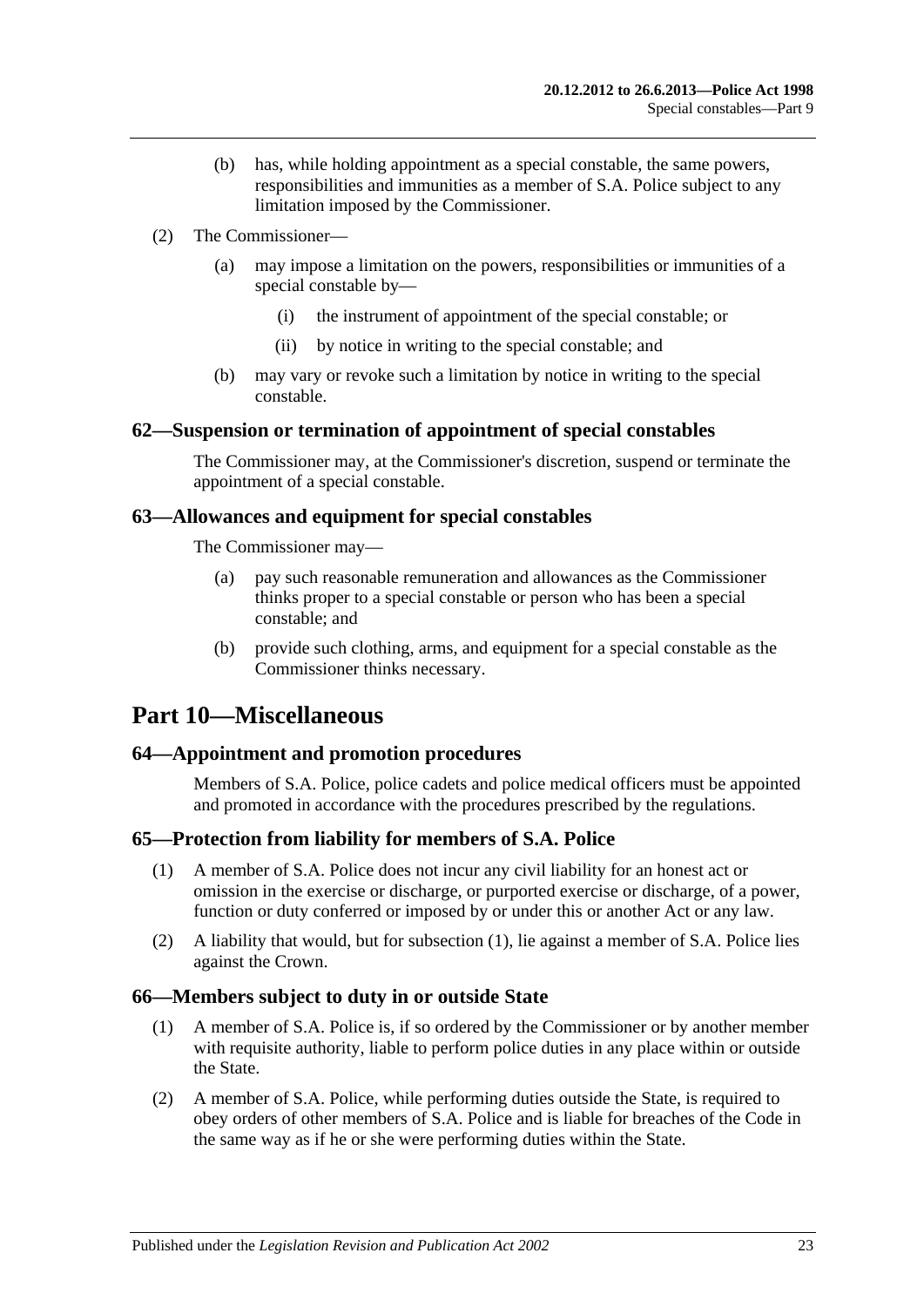#### <span id="page-23-0"></span>**67—Divestment or suspension of powers**

- (1) If a person ceases for any reason to be a member of S.A. Police, all powers and authorities vested in the person by or under this or another Act or any law as a member of S.A. Police or constable are divested from the person.
- (2) If a person's appointment as a member of S.A. Police is suspended, all powers and authorities vested in the person by or under this or another Act or any law as a member of S.A. Police or constable are suspended for the period of the suspension.
- (3) Unless the Commissioner otherwise authorises by instrument in writing, if a person who is a member of S.A. Police or a special constable is seconded to a position outside S.A. Police, all powers and authorities vested in the person by or under this or another Act or any law as a member of S.A. Police or constable are suspended for the period of secondment.

## <span id="page-23-1"></span>**68—Duty to deliver up equipment etc**

(1) If a person's appointment is terminated or suspended under this Act, the person must immediately deliver up to the Commissioner, or to a person appointed by the Commissioner to receive property under this section, all property that belongs to the Crown and was supplied to the person for official purposes.

Maximum penalty: \$2 500 or six months imprisonment.

(2) A justice may issue a warrant authorising the persons named or indicated in the warrant to search any place and seize any property which has not been delivered up as required by this section.

## <span id="page-23-4"></span><span id="page-23-2"></span>**69—False statements in applications for appointment**

(1) A person must not make a false statement in connection with an application for appointment under this Act.

Maximum penalty: \$2 500 or six months imprisonment.

- (2) In a prosecution for an offence against [subsection](#page-23-4) (1), it is not necessary for the prosecution to prove that the false statement was made wilfully or negligently, but it is a defence to prove that the defendant believed on reasonable grounds that the statement was true.
- (3) If a person who has contravened [subsection](#page-23-4) (1) is appointed to S.A. Police or as a police cadet, the contravention will be taken to constitute a breach of the Code and may be dealt with as such—
	- (a) despite the fact that the person was not a member of S.A. Police or a police cadet at the time of the contravention; and
	- (b) whether or not the person is prosecuted for an offence against [subsection](#page-23-4) (1).

#### <span id="page-23-5"></span><span id="page-23-3"></span>**70—Suspension or revocation of suspension under Act or regulations**

- (1) A power of the Commissioner under this Act or the regulations to suspend a person's appointment, or to order such a suspension, includes power to determine, subject to the regulations, that the period of suspension will—
	- (a) be without any remuneration and accrual of any rights; and
	- (b) not count as service.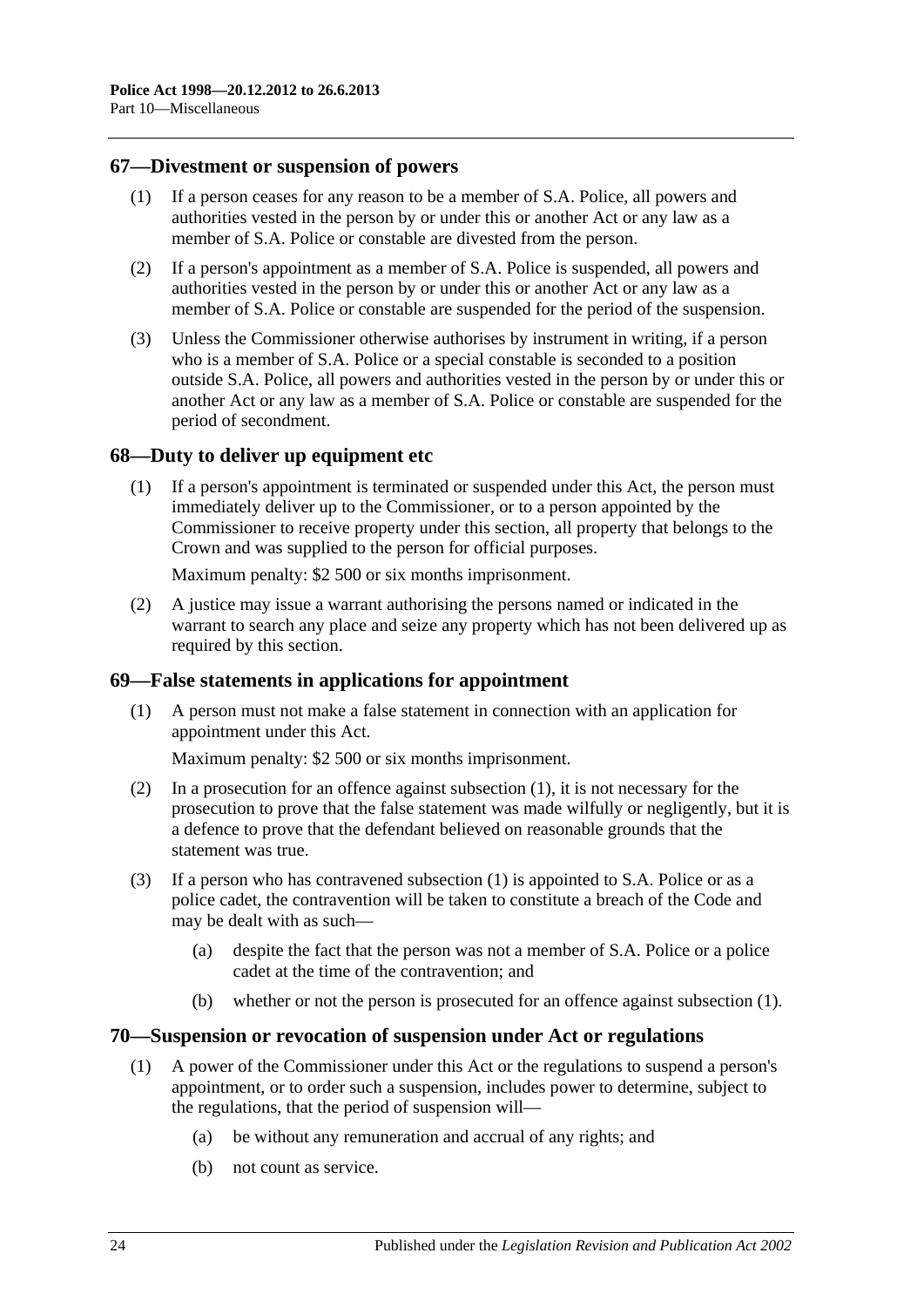- (2) Despite [subsection](#page-23-5) (1), remuneration may not be withheld under that subsection for more than three months.
- (3) The Commissioner may at any time revoke the suspension under this Act or the regulations of a person's appointment.
- <span id="page-24-4"></span>(4) Subject to [subsection](#page-24-3) (5), if, during a period of suspension under this Act or the regulations, the person resigns or retires or his or her appointment is terminated under [Part](#page-12-6) 6—
	- (a) the person will not be entitled to any remuneration or accrual of any rights in respect of the period of suspension (and any remuneration paid to him or her in respect of the period will be recoverable); and
	- (b) the period of the suspension will not count as service.
- <span id="page-24-3"></span>(5) The Commissioner may, if the Commissioner considers it appropriate to do so in circumstances referred to in [subsection](#page-24-4) (4) or otherwise, order—
	- (a) that a person is entitled to all or part of any remuneration or accrual of rights withheld in consequence of a suspension; and
	- (b) that all or part of the period of the suspension will count as service.

#### <span id="page-24-0"></span>**71—Evidence of appointment**

- (1) Common reputation that a person is a member of S.A. Police, or holds a particular position or rank in S.A. Police, is proof of that matter in the absence of evidence to the contrary.
- (2) An apparently genuine document purporting to be signed by the Commissioner certifying that a specified person was at a specified time a member of S.A. Police, or the holder of a specified position or rank in S.A. Police, will be accepted as proof, in the absence of proof to the contrary, of the matter so certified.

#### <span id="page-24-1"></span>**72—Execution of process**

- (1) A member of S.A. Police must execute every process directed to the member for levying the amount of—
	- (a) any recognisance forfeited to the Crown;
	- (b) any fine lawfully imposed on a person.
- (2) Any process, order, warrant or command of a court or justice directed, delivered or given to a member of S.A. Police may be executed and enforced by another member of S.A. Police or the member's assistants.
- (3) The other member or assistant has all the rights, powers and authorities for and in the execution of that process, order, warrant or command as if named in the warrant as the person to whom it is directed.

#### <span id="page-24-2"></span>**73—Allowances**

Members of S.A. Police and police cadets are entitled to receive allowances in respect of such matters and at such rates as are approved from time to time by the Commissioner.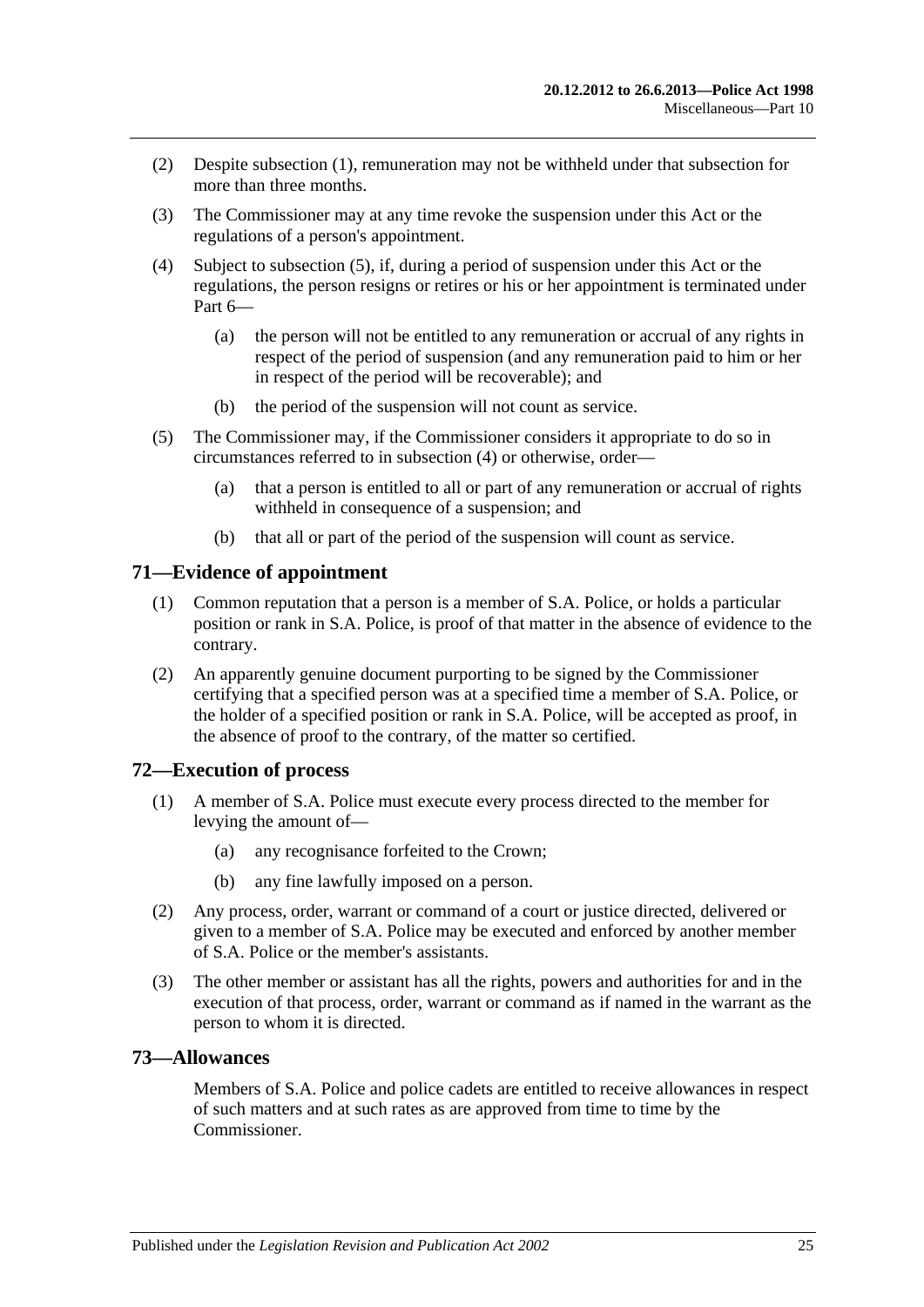#### <span id="page-25-0"></span>**74—Impersonating police and unlawful possession of police property**

- (1) A person who, without lawful excuse—
	- (a) wears what is or appears to be a police uniform; or
	- (b) represents himself or herself by word or conduct to be a police officer,

is guilty of an offence.

Maximum penalty: \$2 500 or imprisonment for six months.

(2) A person who, without lawful excuse, has possession of a police uniform or police property is guilty of an offence.

Maximum penalty: \$2 500 or imprisonment for six months.

- (3) This section does not prevent a person engaged in a theatrical performance or social entertainment from wearing what appears to be a police uniform in the course of, and for the purpose of, the performance or entertainment.
- (4) In this section—

*police officer* means a member of S.A. Police or any other police service or force in Australia or any other country, and includes a police cadet;

*police property* means property supplied, or to be supplied, to a police officer for official purposes;

*police uniform* means all or part of the uniform of a police officer.

#### <span id="page-25-3"></span><span id="page-25-1"></span>**74A—Special provisions relating to criminal intelligence**

- (1) The Commissioner must establish guidelines in relation to the assessment of information that is being considered for classification as criminal intelligence and the management of criminal intelligence.
- <span id="page-25-2"></span>(2) The Commissioner must ensure that records are kept in relation to the use of criminal intelligence.
- (3) The Commissioner must ensure that records referred to in [subsection](#page-25-2) (2) would enable the following information to be determined for each period in relation to which a review is conducted under this section:
	- (a) the number of matters in relation to which criminal intelligence was used during the period;
	- (b) the number of individual pieces of criminal intelligence used in relation to each such matter;
	- (c) the relevant statutory provision for each such matter.
- (4) The Attorney-General must, before 1 July in each year (other than the calendar year in which this section comes into operation), appoint a retired judicial officer to conduct a review on—
	- (a) the effectiveness of the guidelines established under [subsection](#page-25-3) (1); and
	- (b) the use of criminal intelligence,

during the period of 12 months preceding that 1 July.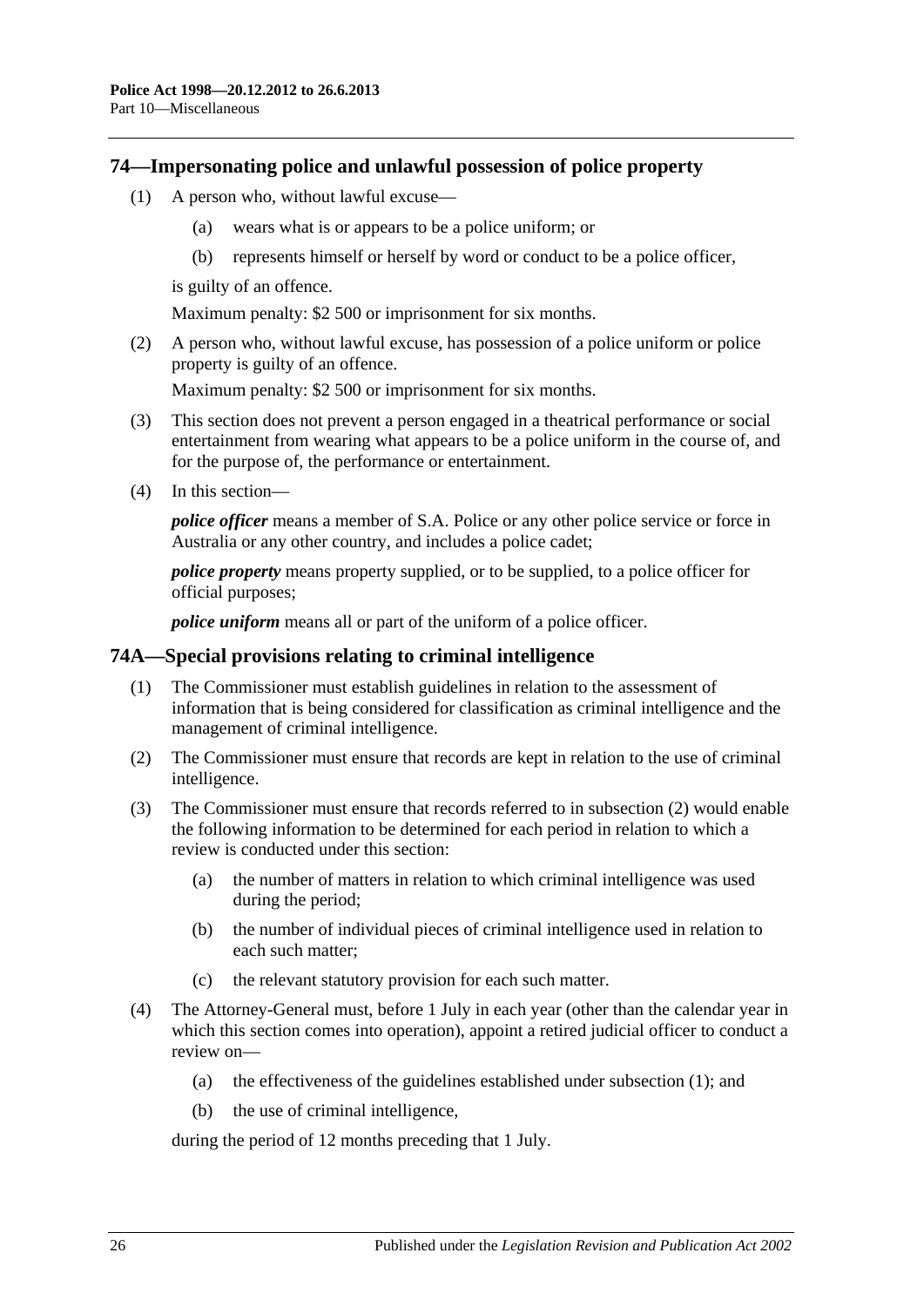- (5) The Commissioner must ensure that a person appointed to conduct a review is provided with such information as he or she may require for the purpose of conducting the review.
- (6) A person conducting a review has, in so doing, the powers of a commission of inquiry under the *[Royal Commissions Act](http://www.legislation.sa.gov.au/index.aspx?action=legref&type=act&legtitle=Royal%20Commissions%20Act%201917) 1917* (and any obligations under an Act to maintain the confidentiality of information do not apply with respect to the provision of such information to the person conducting the review).
- (7) A person conducting a review must maintain the confidentiality of criminal intelligence provided to the person.
- (8) A report on a review must be presented to the Attorney-General on or before 30 September in each year.
- (9) The Attorney-General must, within 12 sitting days after receipt of a report under this section, cause copies of the report to be laid before each House of Parliament.
- (10) In this section—

*criminal intelligence* means information classified by the Commissioner, in accordance with the provisions of any other Act, as criminal intelligence;

*judicial officer* means a person appointed as a judge of the Supreme Court or the District Court or a person appointed as judge of another State or Territory or of the Commonwealth.

#### <span id="page-26-0"></span>**75—Annual reports by Commissioner**

- (1) The Commissioner must, on or before 30 September in each year, deliver to the Minister a report on S.A. Police and its operations during the period of 12 months that ended on the preceding 30 June.
- (2) The Commissioner must include in the report any information required under the regulations or by the Minister.
- (3) The Minister must cause a copy of the report to be laid before each House of Parliament within 12 sitting days after his or her receipt of the report.

#### <span id="page-26-1"></span>**76—Regulations**

- (1) The Governor may make such regulations as are contemplated by this Act, or as are necessary or expedient for the purposes of this Act.
- (2) A regulation—
	- (a) may be of general or limited application and may vary in operation according to factors stated in the regulation; and
	- (b) may leave a matter or thing to be determined, dispensed with, regulated or prohibited according to the discretion of the Minister or the Commissioner, either generally or in a particular case or class of cases; and
	- (c) may impose a penalty not exceeding \$1 250 for contravention of, or non-compliance with, the regulation.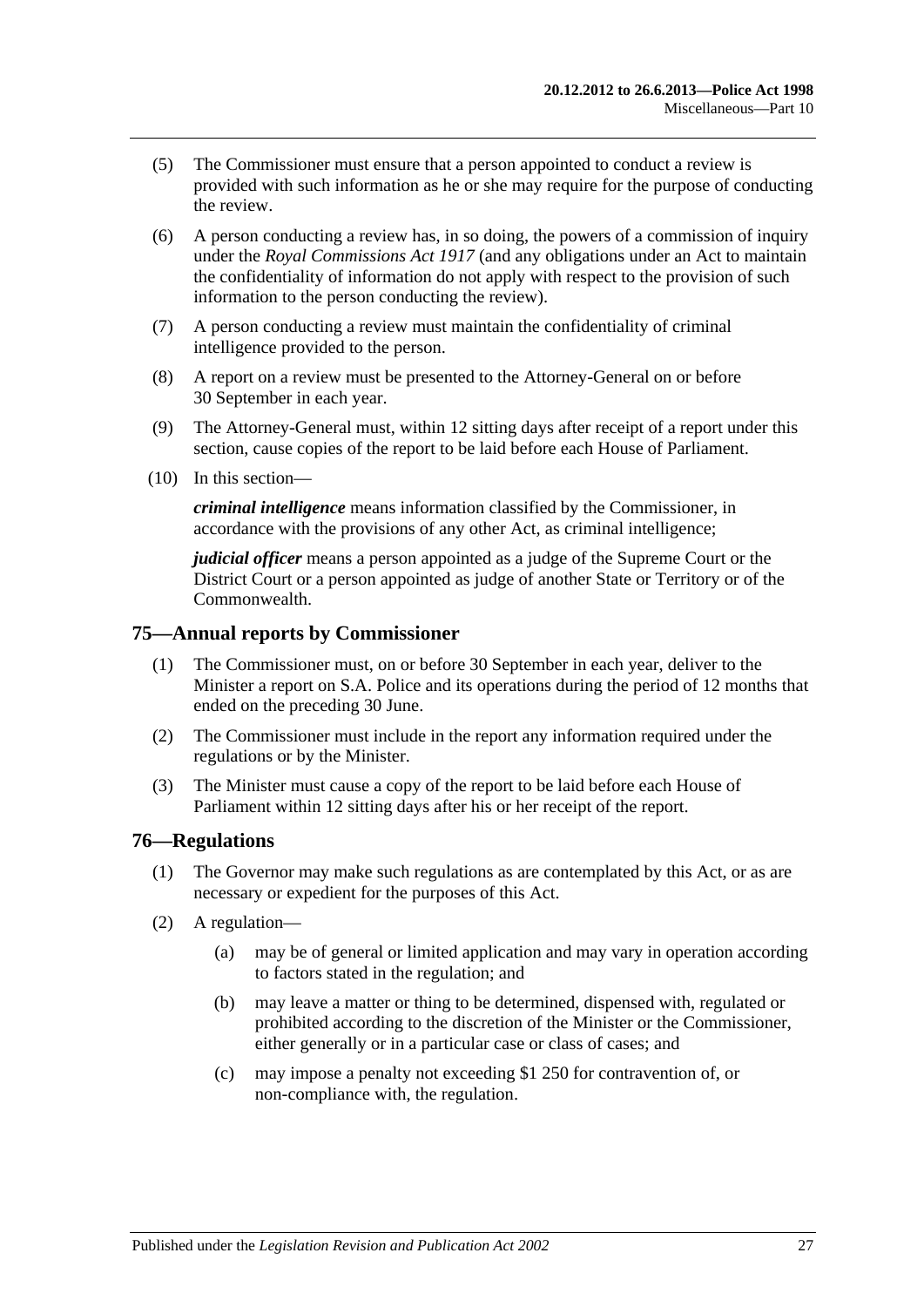# <span id="page-27-0"></span>**Schedule 1—Police Review Tribunal**

## <span id="page-27-1"></span>**1—Constitution of Tribunal**

- (1) The Police Review Tribunal is established.
- (2) The Chief Magistrate of the Magistrates Court will, on the commencement of any proceedings under [Divisions 1](#page-18-2) or [2](#page-19-3) of [Part 8,](#page-18-1) select a Magistrate to constitute the Tribunal for the purpose of those proceedings.
- (3) The Tribunal will, for the purposes of proceedings under [Division 3](#page-20-0) of [Part 8,](#page-18-1) consist of a person appointed by the Minister under [subclause](#page-27-4) (4) or, if that person is unable to act, a person appointed as a deputy under [subclause](#page-27-5) (5).
- <span id="page-27-4"></span>(4) The Minister may appoint a person to the Tribunal for a term of three years and on conditions determined by the Minister.
- <span id="page-27-5"></span>(5) The Minister may appoint a deputy of a person appointed to the Tribunal under [subclause](#page-27-4) (4).
- (6) The appointment of a deputy will be for a term of three years and on conditions determined by the Minister.
- (7) A person appointed under [subclause](#page-27-4) (4) or [\(5\)—](#page-27-5)
	- (a) will be eligible for reappointment at the end of a term of office;
	- (b) may resign by written notice addressed to the Minister;
	- (c) may be removed from office by the Minister on the ground of misconduct, neglect of duty, incompetence, or physical or mental incapacity to carry out official duties.

## <span id="page-27-2"></span>**2—Secretary to Tribunal**

The Minister will appoint a Secretary to the Tribunal.

## <span id="page-27-7"></span><span id="page-27-3"></span>**3—Proceedings before Tribunal**

- (1) The Tribunal must in relation to any proceedings before the Tribunal give the Commissioner and the applicant (the *parties* to the proceedings) reasonable notice of the time and place at which the proceedings are to be heard and must afford them a reasonable opportunity to call or give evidence, to examine or cross-examine witnesses and to make submissions to the Tribunal.
- (2) Subject to [subclause](#page-27-6) (3), a party to proceedings before the Tribunal is entitled to appear personally, or by representative, in the proceedings.
- <span id="page-27-6"></span>(3) A party is not entitled to be represented by a legal practitioner in proceedings under [Division 3](#page-20-0) of [Part 8.](#page-18-1)
- (4) If a party to whom notice has been given under [subclause](#page-27-7) (1) does not attend at the time and place fixed by the notice, the Tribunal may proceed in the absence of the party.
- (5) In its proceedings under this Act, the Tribunal—
	- (a) will act according to equity, good conscience and the substantial merits of the case without regard to technicalities and legal forms; and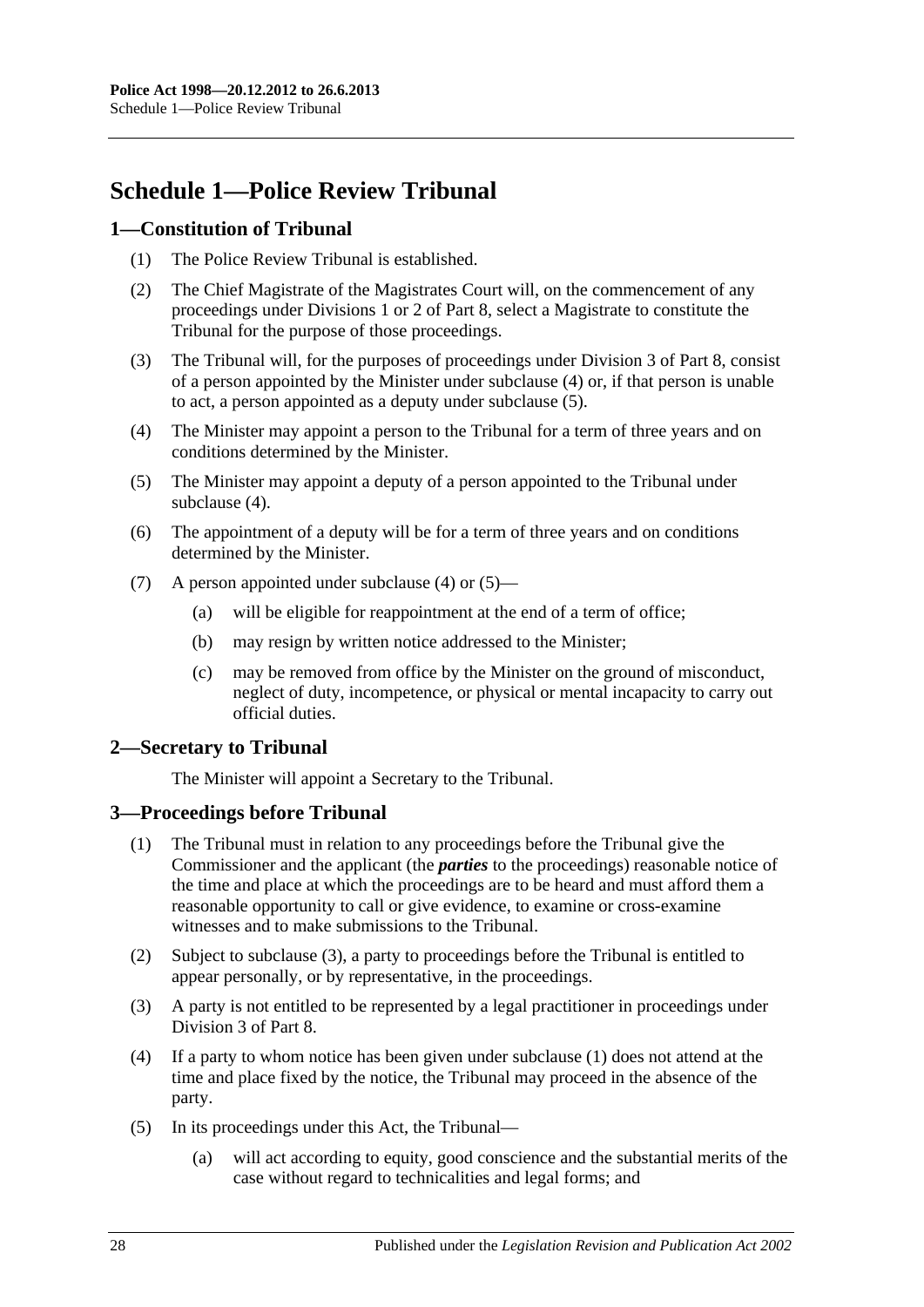- (b) is not bound by any rules of evidence, but may inform itself on any matter in such manner as it thinks fit.
- (6) The Tribunal must keep a record of any evidence taken during proceedings.
- (7) The Tribunal may decline to hear or determine proceedings that appear to be trivial, frivolous or vexatious.

#### <span id="page-28-0"></span>**4—Powers of Tribunal**

- (1) The Tribunal may, for the purposes of its proceedings—
	- (a) by summons signed by the Tribunal or the Secretary to the Tribunal, require the attendance before the Tribunal of any person; and
	- (b) by summons signed by the Tribunal or the Secretary to the Tribunal, require the production of any document, object or material; and
	- (c) require a person to make an oath or affirmation truly to answer all questions put by the Tribunal or a person appearing before the Tribunal; and
	- (d) require a person appearing before the Tribunal to answer any relevant questions put by the Tribunal or a person appearing before the Tribunal.
- (2) Subject to [subclause](#page-28-4) (3), if a person—
	- (a) who has been served with a summons to attend before the Tribunal fails without reasonable excuse to attend in obedience to the summons; or
	- (b) who has been served with a summons to produce any document, object or material fails without reasonable excuse to comply with the summons; or
	- (c) misbehaves before the Tribunal, wilfully insults the Tribunal or interrupts the proceedings of the Tribunal; or
	- (d) refuses to be sworn or to affirm, or to answer a relevant question, when required to do so by the Tribunal,

the person is guilty of an offence and liable to a penalty not exceeding \$2 500.

<span id="page-28-4"></span>(3) A person is not obliged to answer a question under this clause if the answer to the question would tend to incriminate the person of an offence, or to produce any document, object or material if it or its contents would tend to incriminate the person of an offence.

## <span id="page-28-1"></span>**5—Practice and procedure**

Subject to this Act and the regulations, the practice and procedure of the Tribunal are to be as determined by the Tribunal.

## <span id="page-28-2"></span>**Schedule 2—Transitional provisions**

#### <span id="page-28-5"></span><span id="page-28-3"></span>**2—Transitional provisions**

(1) Subject to this clause, a person holding a position or employed under the repealed Act immediately before the commencement of this Act continues, subject to this Act, in the position or employment as if appointed under the corresponding provision of this Act.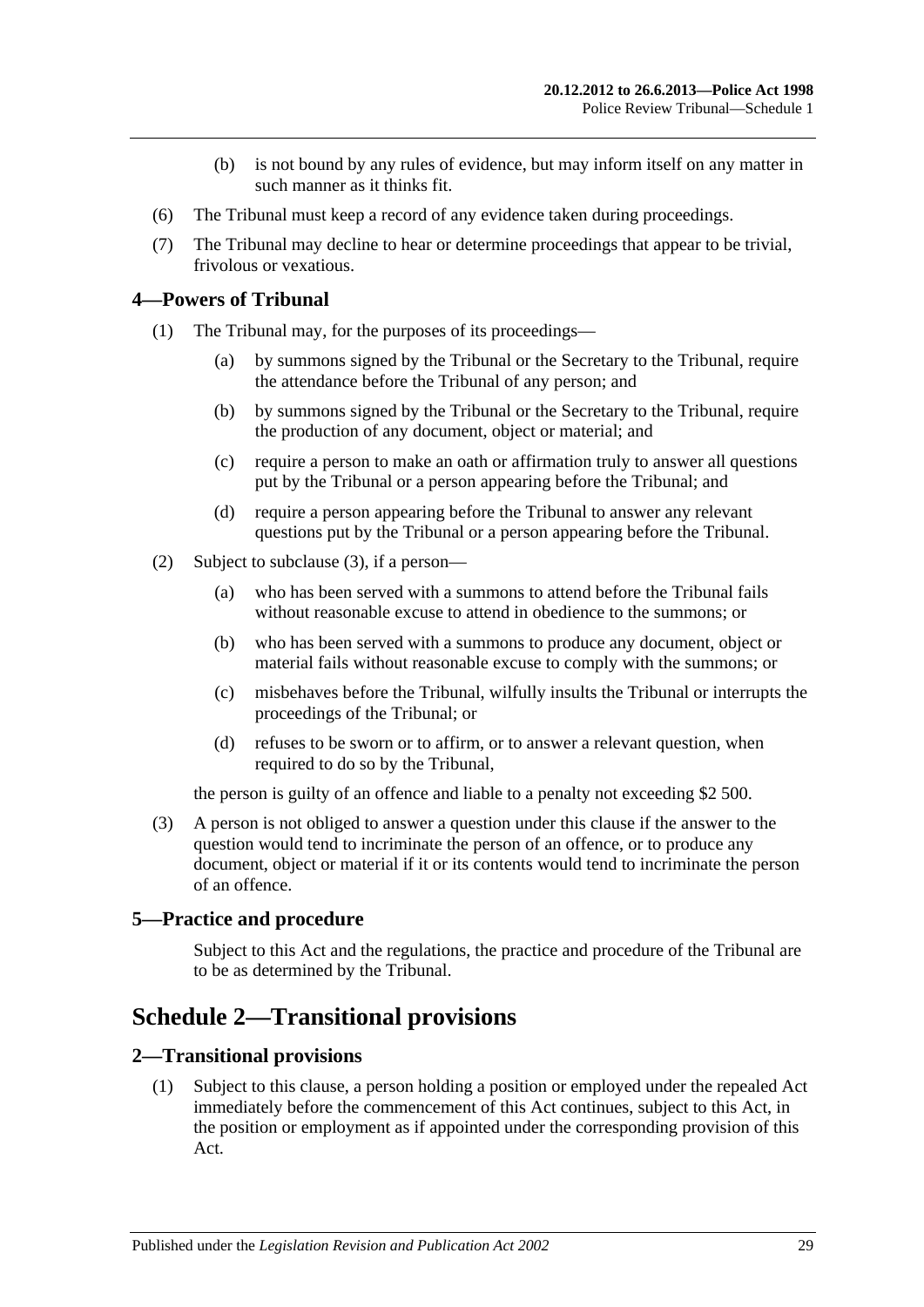- (2) For the purposes of [subclause](#page-28-5) (1), a police aide is to be taken to continue as a community constable.
- (3) [Sections](#page-7-0) 16, [17](#page-7-1) and [18](#page-8-0) do not apply to the holder of a position of Assistant Commissioner appointed to the position before the commencement of the *[Police](http://www.legislation.sa.gov.au/index.aspx?action=legref&type=act&legtitle=Police%20(Contract%20Appointments)%20Amendment%20Act%201996)  [\(Contract Appointments\) Amendment Act](http://www.legislation.sa.gov.au/index.aspx?action=legref&type=act&legtitle=Police%20(Contract%20Appointments)%20Amendment%20Act%201996) 1996* (19 December 1996) and instead the provisions of this Act relating to conditions of appointment, performance standards and termination of appointment (including [subclause](#page-29-0) (4)) apply to the holder of such a position in the same way as to an officer below the rank of Assistant Commissioner.
- <span id="page-29-0"></span>(4) The provisions of [Part 4](#page-9-0) relating to performance standards apply to an officer below the rank of Assistant Commissioner appointed to his or her position before the commencement of this Act as well as to a person appointed to a position as an officer after that commencement.
- (5) General and special orders given by the Commissioner and in force under the repealed Act immediately before the commencement of this Act continue in force subject to this Act as if given under [Part 2](#page-3-0) of this Act.
- (6) A direction, determination, limitation, delegation or decision of any kind given, imposed or made by the Commissioner and in force under the repealed Act immediately before the commencement of this Act continues in force subject to this Act as if given, imposed or made under the corresponding provision of this Act.
- (7) A reference in another Act or in an instrument (whether of a legislative nature or not) to a police aide is to be read as a reference to a community constable.
- (8) The *[Acts Interpretation Act](http://www.legislation.sa.gov.au/index.aspx?action=legref&type=act&legtitle=Acts%20Interpretation%20Act%201915) 1915* applies, except to the extent of any inconsistency with the provisions of this Schedule, to the repeal effected by this Schedule.
- (9) In this clause—

*repealed Act* means the *[Police Act](http://www.legislation.sa.gov.au/index.aspx?action=legref&type=act&legtitle=Police%20Act%201952) 1952* repealed by this Schedule.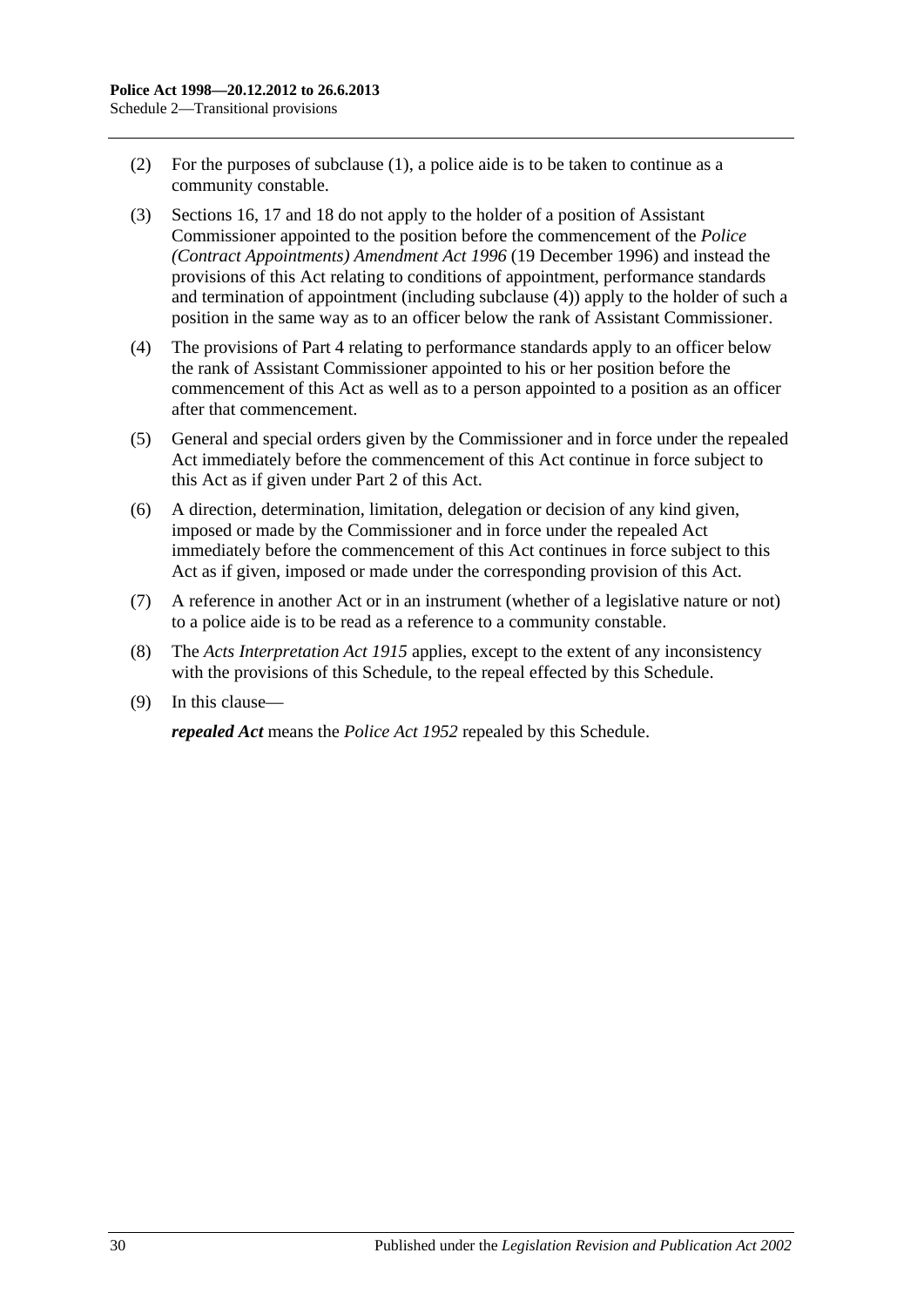# <span id="page-30-0"></span>**Legislative history**

## **Notes**

- Please note—References in the legislation to other legislation or instruments or to titles of bodies or offices are not automatically updated as part of the program for the revision and publication of legislation and therefore may be obsolete.
- Earlier versions of this Act (historical versions) are listed at the end of the legislative history.
- For further information relating to the Act and subordinate legislation made under the Act see the Index of South Australian Statutes or www.legislation.sa.gov.au.

## **Legislation repealed by principal Act**

The *Police Act 1998* repealed the following:

*Police Act 1952*

## **Legislation amended by principal Act**

The *Police Act 1998* amended the following:

*Acts Interpretation Act 1915*

*Police Superannuation Act 1990*

## **Principal Act and amendments**

New entries appear in bold.

| Year    | N <sub>o</sub> | Title                                                                                 | Assent     | Commencement                                                                |
|---------|----------------|---------------------------------------------------------------------------------------|------------|-----------------------------------------------------------------------------|
| 1998 55 |                | Police Act 1998                                                                       | 3.9.1998   | 1.7.1999 (Gazette 30.6.1999 p3310)                                          |
| 2000 4  |                | District Court (Administrative and<br>Disciplinary Division) Amendment<br>Act 2000    | 20.4.2000  | Sch 1 (cl 31)-1.6.2000 ( <i>Gazette</i><br>18.5.2000 p2554)                 |
| 2004 51 |                | <b>Statutes Amendment (Miscellaneous</b><br>Superannuation Measures No 2) Act<br>2004 | 16.12.2004 | Pt 3 (s 9)-13.1.2005 ( <i>Gazette 13.1.2005</i><br><i>p</i> <sup>69</sup> ) |
| 2012 19 |                | <b>Statutes Amendment (Criminal</b><br>Intelligence) Act 2012                         | 24.5.2012  | Pt 6 (s 10)—12.7.2012 ( <i>Gazette</i><br>12.7.2012 p3110                   |
| 2012 52 |                | <b>Independent Commissioner Against</b> 6.12.2012<br><b>Corruption Act 2012</b>       |            | Sch 3 (cll 60-62)-20.12.2012 (Gazette<br>20.12.2012 p5742)                  |

## **Provisions amended**

New entries appear in bold.

Entries that relate to provisions that have been deleted appear in italics.

| Provision  | How varied                                                                   | Commencement |
|------------|------------------------------------------------------------------------------|--------------|
| Long title | amended under <i>Legislation Revision and</i><br><b>Publication Act 2002</b> | 13.1.2005    |